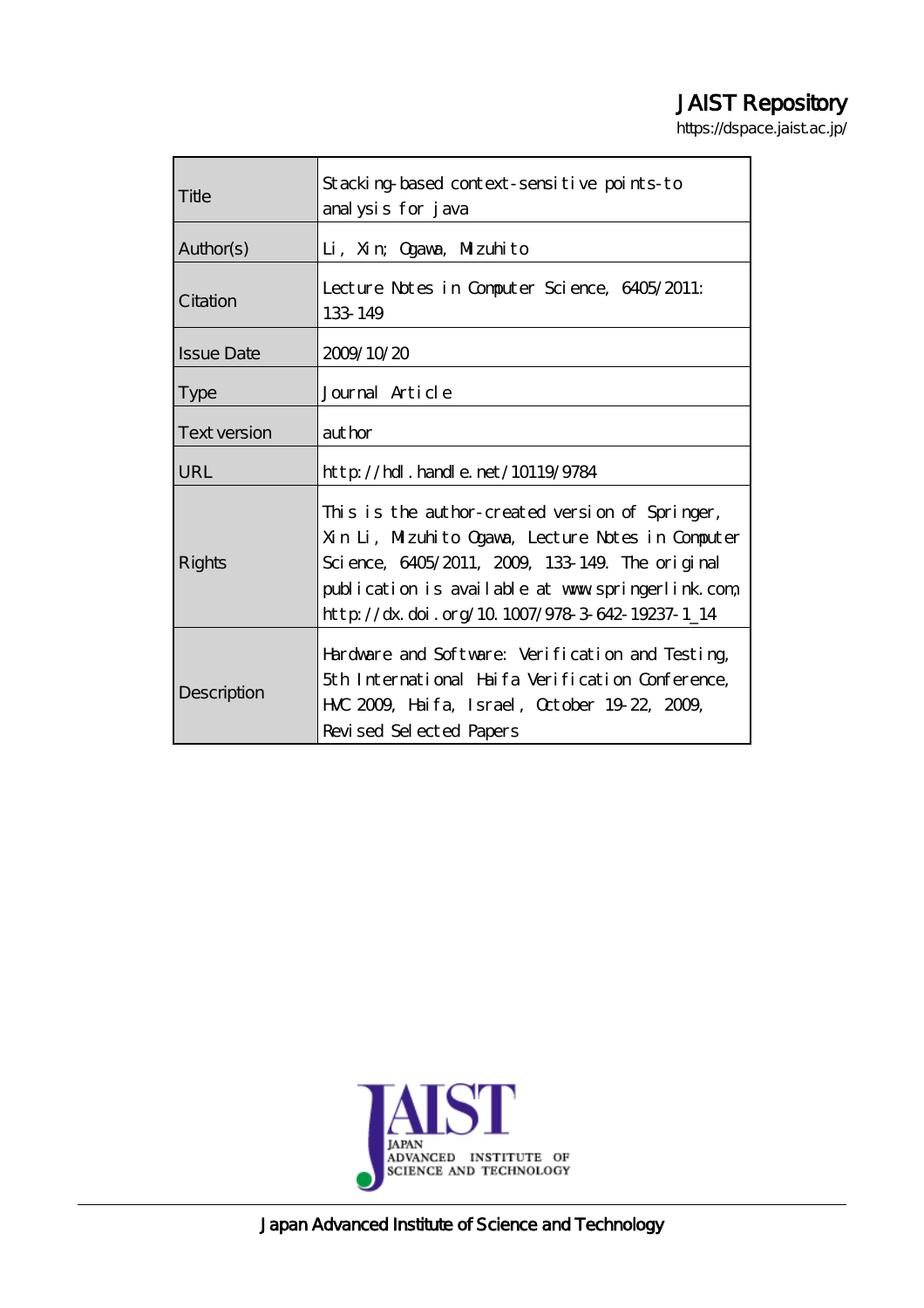# Stacking-based Context-Sensitive Points-to Analysis for Java

Xin Li and Mizuhito Ogawa

School of Information Science, Japan Advanced Institute of Science and Technology, Nomi, Japan

Abstract. Points-to analysis for Java infers heap objects that a reference variable can point to. Existing practiced context-sensitive points-to analyses are cloning-based, with an inherent limit to handle recursive procedure calls and being hard to scale under deep cloning. This paper presents a stacking-based context-sensitive points-to analysis for Java, by deriving the analysis as weighted pushdown model checking problems. To generate a tractable model for model checking, instead of passing global variables as parameters along procedure calls and returns, we model the heap memory with a global data structure that stores and loads global references with synchronized points-to information on-demand. To accelerate the analysis, we propose a two-staged iterative procedure that combines local exploration for lightening most of iterations and global update for guaranteeing soundness. In particular, summary transition rules that carry cached data flows are carefully introduced to trigger each local exploration, which boosts the convergence with retaining the precision. Empirical studies show that, our analysis scales well to Java benchmarks of significant size, and achieved in average  $2.5X$  speedup in the two-staged analysis framework.

# 1 Introduction

The notion of context-sensitivity bears a similarity to inline expansion, as if method calls are replaced with bodies of the callees. As such, the typical cloningbased program analysis [17] creates a separate copy of a method call within a bounded call depth or with collapsing recursive procedure calls. The cloningbased approach has an inherit limit to handle (recursive) procedure calls. An alternative to obtaining context-sensitivity in terms of valid call paths is to model the program's call stack with the pushdown stack. Since the stack can grow unboundedly, no restriction is placed on the call depth and recursions. By valid, it means a procedure call always returns to the most recent call site.

Points-to analysis (PTA) infers the set of heap objects that a reference variable may point to. PTA for Java is featured for being interdependent of call graph construction, due to dynamic language features like late binding. The longstanding challenge is to design a scalable yet precise PTA. Context-sensitivity is shown to be crucial to the precision of PTA for Java. To the best of our knowledge, existing practiced PTA for Java are all cloning-based [17, 13]. However,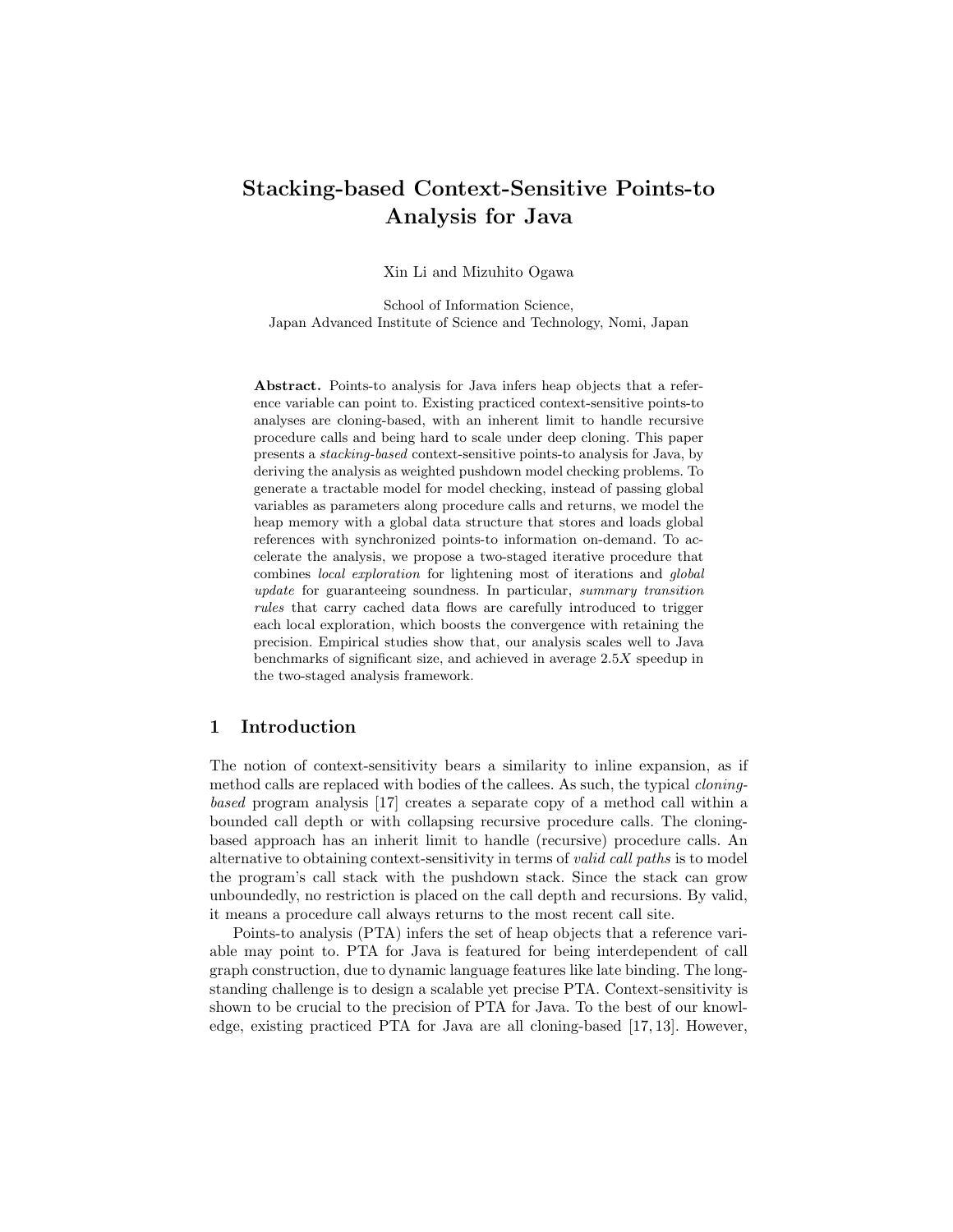empirical study recently shows that, more than one thousand of methods are typically contained within recursive procedure calls in practice [18], and approximating recursions potentially threatens the analysis precision [6].

This paper presents a stacking-based context-sensitive PTA for Java, by encoding the analysis as model checking problems on WPDSs [11]. Our analysis is context-sensitive, field-sensitive, and flow-insensitive, with the call graph constructed on-the-fly. In contrast to the cloning-based approach, there is a single copy for each procedure in the analysis, while calling contexts are entirely characterized as (regular) configurations over the pushdown stack. Our first step to scalability is that, instead of passing global variables explicitly as parameters along procedure calls and returns (that is hopeless to scale from our empirical study) [10], we model the heap memory with a global data structure during the analysis, which loads intermediate points-to information of global references, and stores cached values to global references on-demand when they are referred to inside procedures. This encoding dramatically reduces the number of pushdown transitions and generates a tractable model for model checking.

To further accelerate the analysis, we propose a two-staged iterative procedure, denoted by  $(LE \circ GU)^*$  as opposed to the traditional iterative procedure denoted by GU<sup>\*</sup>, which combines *local exploration* (LE) for lightening most of iterative cycles and global update (GU) for guaranteeing the completeness. Our insight is, to localize most of iterative cycles on the partial program models in LEs, and perform GUs on the entire program model as few times as possible. In particular, summary transition rules that carry previously computed data flows are introduced to effectively trigger each LE and boost the convergence. In effect, the computation of data flows to some program point in the partial program model is divided into independent phases via frontiers: the computation of data flows from the program entry to frontiers and the computation of data flows from frontiers to the concerned program point. By carefully adding summary transition rules to frontiers, the analysis by  $(LE \circ GU)^*$  retains the same precision as the analysis by GU<sup>∗</sup> . Empirical studies show that, a substantial speedup in practice can be achieved by the two-staged analysis.

This paper primarily makes the following contributions.

- We present a scalable stacking-based context-sensitive PTA for Java by model checking WPDSs, with no restriction on (recursive) procedure calls.
- We propose a two-staged iteration procedure, supported by carefully introducing summary transition rules, to effectively accelerate the analysis.
- $-$  We implemented the analysis algorithms as a tool named *Japot*. Empirical study shows that Japot scales well to Java benchmarks of significant size.

The rest of the paper is organized as follows. Section 2 briefly reviews weighted pushdown model checking. Section 3 presents Java semantics and abstractions. Detection of points-to information by model checking is in Section 4. Section 5 presents a two-staged iteration procedure. Section 6 gives experiments and Section 7 discusses related work. Section 8 concludes the paper.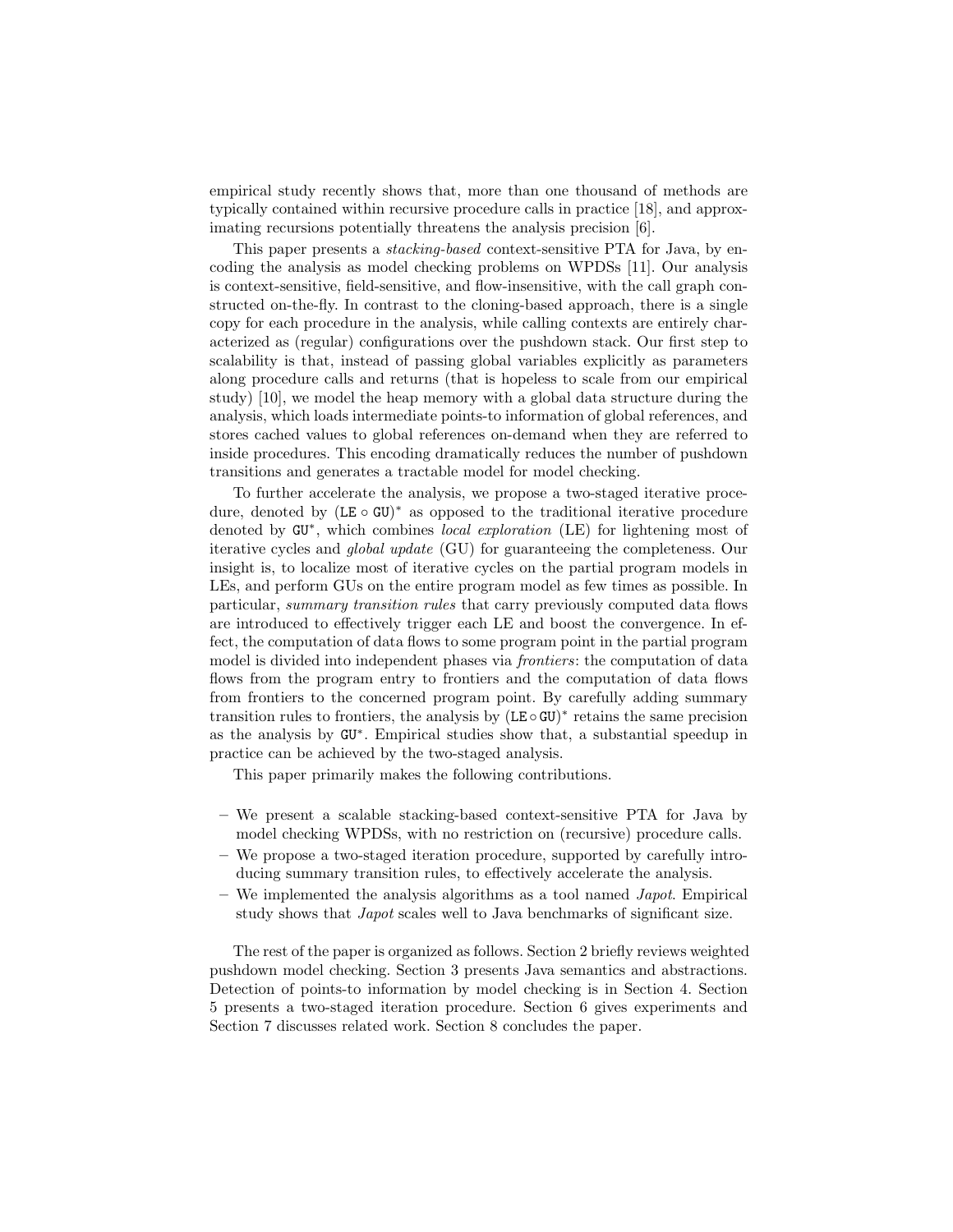# 2 Weighted Pushdown Model Checking

**Definition 1.** Define a **pushdown system**  $P = (Q, \Gamma, \Delta, q_0, \omega_0)$ , where Q is a finite set of states called control locations, Γ is a finite stack alphabet, and  $\Delta \subseteq Q \times \Gamma \times Q \times \Gamma^*$  is a finite set of transition rules.  $q_0 \in Q$  and  $\omega_0 \in \Gamma^*$ are the initial control location and stack contents respectively. A transition rule  $(p, \gamma, q, \omega) \in \Delta$  is denoted by  $\langle p, \gamma \rangle \hookrightarrow \langle q, \omega \rangle$ . A **configuration** of P is a pair  $\langle q, \omega \rangle$  for  $q \in Q$  and  $\omega \in \Gamma^*$ .  $\Delta$  defines a transition relation  $\Rightarrow$  on configurations such that  $\langle p, \gamma \omega' \rangle \Rightarrow \langle q, \omega \omega' \rangle$  for each  $\omega' \in \Gamma^*$  if  $\langle p, \gamma \rangle \hookrightarrow \langle q, \omega \rangle$ .

**Definition 2.**  $S = (D, \oplus, \otimes, 0, 1)$  with  $0, 1 \in D$  is a bounded idempotent semiring if

- 1.  $(D, \oplus)$  is a commutative monoid with **0** as its unit element, and  $\oplus$  is idempotent, i.e.,  $a \oplus a = a$  for  $a \in D$ ;
- 2.  $(D, \otimes)$  is a monoid with 1 as the unit element;
- 3. ⊗ distributes over ⊕;
- $\downarrow$ .  $\forall a \in D, a \otimes \mathbf{0} = \mathbf{0} \otimes a = \mathbf{0}$ ;
- 5. The partial ordering  $\sqsubseteq$  is defined on D such that  $\forall a, b \in D, a \sqsubseteq b$  iff  $a \oplus b = a$ .

By Def. 2, it is guaranteed there are no infinite descending chains in  $D$  wrt  $\Box$ , and **0** is the greatest element.

**Definition 3.** Define a weighted pushdown system (WPDS)  $W = (P, S, f)$ , where  $P = (Q, \Gamma, \Delta, q_0, \omega_0)$  is a pushdown system,  $S = (D, \oplus, \otimes, \mathbf{0}, \mathbf{1})$  is a bounded idempotent semiring, and  $f: \Delta \to D$  is a weight assignment function.

When encoding the program as a WPDS, the bounded idempotent semiring models program data flows. A weight element encodes traditional program transformers;  $f \oplus g$  combines data flows at the meet of control flows;  $f \otimes g$  composes sequential control flows; 1 is identity function, and 0 implies program errors.

**Definition 4.** Given a weighted pushdown system  $W = (P, S, f)$ , where  $P =$  $(Q, \Gamma, \Delta, q_0, w_0)$ . Assume  $\sigma = [r_0, ..., r_k]$  for  $r_i \in \Delta(0 \le i \le k)$  to be a sequence of pushdown transition rules, and  $v(\sigma) = f(r_0) \otimes ... \otimes f(r_k)$ . Let  $path(c, c')$  be the set of all transition sequences that transform configurations from  $c$  into  $c'$ . Given sets of regular configurations  $C, C' \subseteq Q \times \Gamma^*$ , for each configuration  $c \in Q \times \Gamma^*$ ,

- $-$  the Generalized Pushdown Successor (GPS) problem is to find  $qps(c)$  =  $\bigoplus \{v(\sigma) \mid \sigma \in \mathit{path}(c',c), c' \in C\}.$
- the Generalized Pushdown Predecessor (GPP) problem is to find  $gpp(c)$  =  $\bigoplus \{v(\sigma) \mid \sigma \in \mathit{path}(c,c'), c' \in C'\}.$
- The Meet-Over-All-Valid-Path ( $\boldsymbol{M}\boldsymbol{O}\boldsymbol{V}\boldsymbol{P}$ ) problem is to find  $\boldsymbol{M}\boldsymbol{O}\boldsymbol{V}\boldsymbol{P}$ (C, C', W) =  $\bigoplus \{v(\sigma) \mid \sigma \in \mathit{path}(c,c'), c \in C, c' \in C'\}.$

Given  $p \in Q, \gamma \in \Gamma$  and  $c \in Q \times \Gamma^*$ , and let  $\text{conf}(p, \gamma) = \{ \langle p, \gamma \omega \rangle \mid \omega \in \Gamma^* \},\$ further define  $\widehat{MOP}(c, \langle p, \gamma \rangle, W) = MOP(\{c\}, conf(p, \gamma), W).$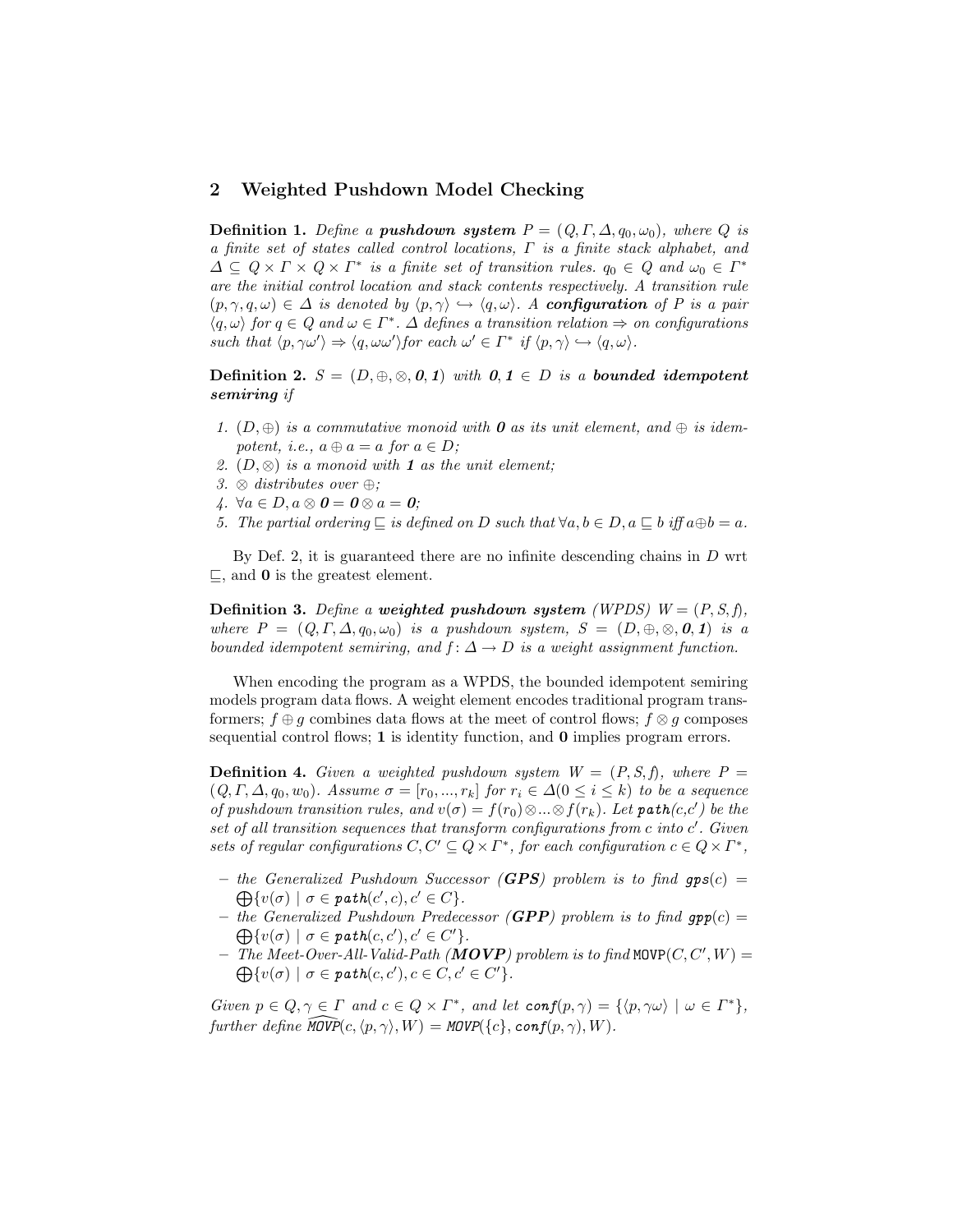Efficient algorithms for solving the GPS and GPP problems are proposed based on the fact that a regular set of configurations is closed under forward and backward reachability [11]. Then, MOVP is solved based on the results of either GPS or GPP. There are two off-the-shelf implementations of weighted pushdown model checking, Weighted PDS Library  $^1$  and WPDS++ [3, 4]. We exploit the former as the back-end analysis engine.

Example 1. As shown in Table 1, a context-sensitive PTA is able to distinguish that,  $x_1$  and  $x_2$  points to objects created at line 2 and 3, respectively. In contrast, an imprecise analysis may mix them.

Table 1. A Java Code Snippet

| 1. | public static void main $\text{String}$ args $\}$ | 8. public static Object $f_1$ (Object a) {        |
|----|---------------------------------------------------|---------------------------------------------------|
| 2. | Object $y_1 = new String()$ ;                     | return $f_2(a)$ ;<br>9.                           |
| 3. | Object $y_2$ = new Object();                      | $10. \; \; \cdot$                                 |
| 4. | Object $x_1 = f_1(y_1)$ ;                         | public static Object $f_2$ (Object b) $\{$<br>11. |
| 5. | Object $x_2 = f_1(y_2)$ ;                         | return b;<br>12.                                  |
| 6. | System.out.println $(x_1.\text{equals}(x_2))$ ;   | 13.                                               |
|    |                                                   | 14.                                               |

# 3 Semantics and Abstraction

#### 3.1 Java Semantics on the Heap and Call Stack

Definition 5. A method signature consists of method name, parameter types, and return type. We denote by C the set of classes, and denote by  $\Psi$  the set of method signatures. A method is identified by a pair of its enclosing class  $C \in \mathcal{C}$ and its method signature  $\psi \in \Psi$ , denoted by C. $\psi$ . The set of method identifiers is denoted by  $\mathcal{C}.\Psi \subseteq \mathcal{C} \times \Psi$ . We denote by  $\Theta$  the class environment, including all classes, type representations of classes, and the type hierarchy.

In Java, a heap object is a dynamically created instance of either a class or an array. Reference variables are typically local variables, method parameters, array references, and static or instance fields that hold reference types. Fields and array references can be regarded as global variables. A local variable  $v$  from its enclosing method  $C.\psi$  is denoted by indexing with the scope as  $v^{C.\psi}$ . If  $C.\psi$ is clear from the context, we often simply write  $v$ .

**Definition 6.** The set of references is denote by  $V$ , and the set of heap objects is denoted by  $\mathcal{O}$ . An abstract heap environment henv is a mapping, denoted by  $\mapsto$ , from V to O. The set of abstract heap environments is denoted by Λ, on which the update operation  $\odot$  is defined such that for  $r, r' \in V$ ,  $o \in \mathcal{O}$ ,  $(\mathit{henv} \odot [r \mapsto o])r' = o \ \mathit{if} \ r = r' \ \mathit{and} \ (\mathit{henv} \odot [r \mapsto o])r' = \mathit{henv}(r') \ \mathit{otherwise}.$ 

<sup>1</sup> http://www.fmi.uni-stuttgart.de/szs/tools/wpds/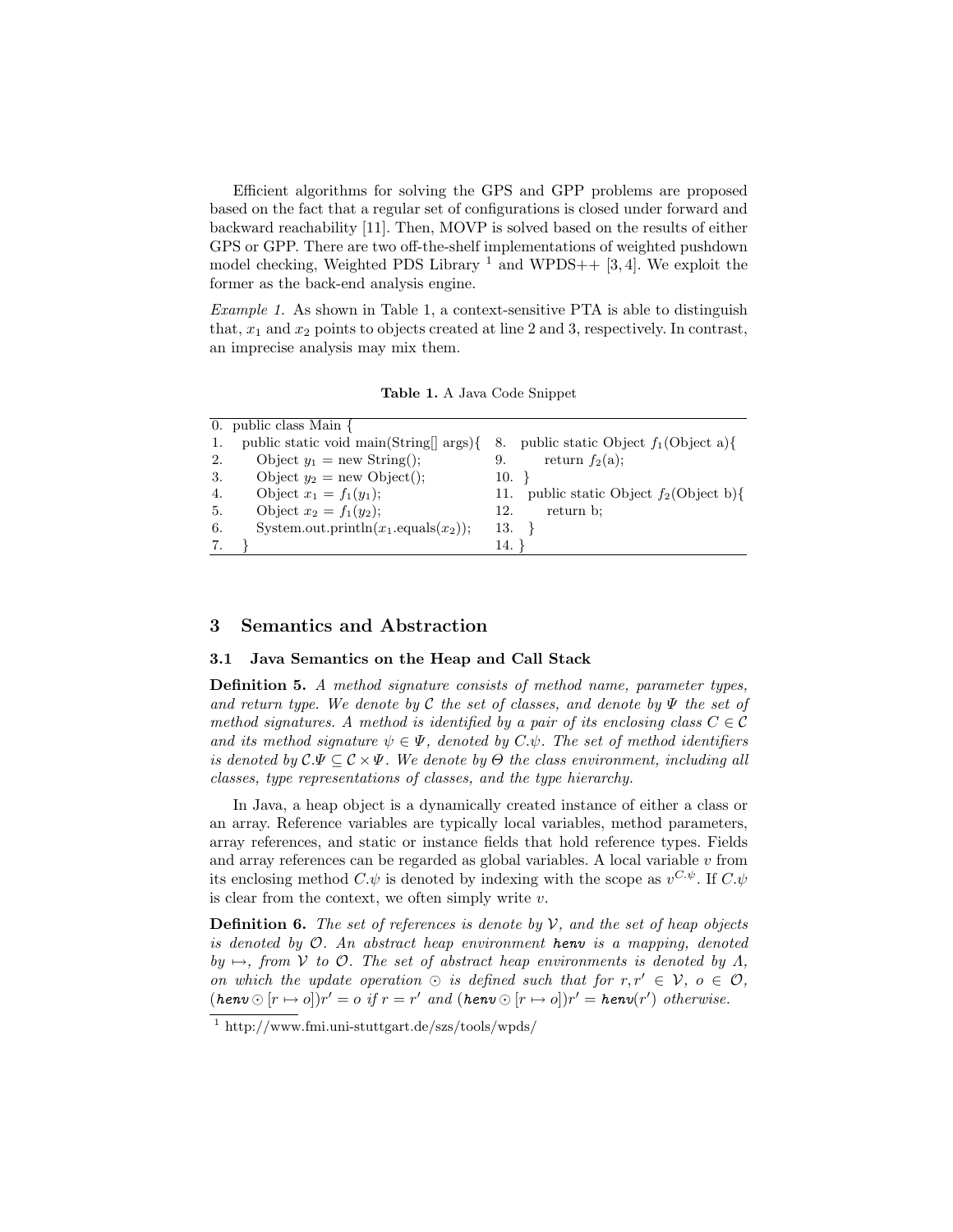**Definition 7.** We denote by  $\mathcal L$  the set of program line numbers and denote by  $\mathcal S$ the set of program statements. Let  $\texttt{Stmt} : \mathcal{L} \to \mathcal{S}$  be the function that returns the statement at a given line number.  $S_{\epsilon} \subseteq S$  denotes the set of statements that do not contain explicit method invocations and operate on the heap memory, and by  $S_I \subseteq S$  denotes the set of statements that contains explicit method invocations.

**Definition 8.** Let  $Elem = \mathcal{L} \times (\mathcal{O} \cup \{*\}) \times \mathcal{C}.\Psi$ . Let  $\Pi = Elem^*.\{\bot\}$  be the set of calling histories over the call stack. Define  $push(\text{stack}, e) = \text{e}.\text{stack}$  for stack  $\in \Pi$ ; and pop(e.stack) = stack, top(e.stack) = e for  $e \in E$ lem and stack  $\in \Pi$ ; and  $pop(\bot) = top(\bot) = \bot$ .

A call stack symbol  $\langle l, o, C.\psi \rangle \in \text{Element}$  denotes the program execution point at line l of the instance method  $C.\psi$  that is invoked on the object  $o$ , and  $\langle l, *, C.\psi \rangle \in$ Elem represents an execution point inside a static method  $C.\psi$ .

| stmt(l) from $C.\psi$           | henv'                                                                                                                  | stack'                                            |
|---------------------------------|------------------------------------------------------------------------------------------------------------------------|---------------------------------------------------|
| $x = new T$                     | henv $\odot$ $[x \mapsto \nu(\text{henv})]$                                                                            |                                                   |
| $x = y$                         | henv $\odot$ $[x \mapsto \text{henv}(y)]$                                                                              | $push(s, e)$ where                                |
| $x := (T)y$                     | henv $\odot$ $[x \mapsto \text{henv}(y)]$                                                                              | $s = pop(state)$                                  |
| $x := \textcircled{a}$ this : T | $\vert$ henv $\odot$ $\vert x \mapsto$ henv(this)]                                                                     | $e = \langle \texttt{next}(l), o, C.\psi \rangle$ |
|                                 | $x := \mathcal{Q}$ parameter $_k : T$ henv $\odot$ $[x \mapsto \text{henv}(\text{arg}_k)]$                             | $o =' *'$ if $C.\psi$ is static                   |
| $x=y i $                        | henv $\odot$ $[x \mapsto \text{henv}(y)[i]]$                                                                           | $o \in \text{henv}(\text{this}^{C,\psi})$ o.w.    |
| $y[i] = x$                      | henv $\odot$ [henv $(y)[i] \mapsto$ henv $(x)]$                                                                        |                                                   |
| $x=y.f$                         | henv $\odot$ $[x \mapsto \text{henv}(\text{henv}(y).f)]$                                                               |                                                   |
| $y.f = x$                       | henv $\odot$ [henv $(y).f \mapsto$ henv $(x)$ ]                                                                        |                                                   |
| return $y$                      | henv $\odot$ [ret $\mapsto$ henv $(y)$ ]                                                                               | pop(state)                                        |
| $z = r_0.m(r_1, , r_n)$         | $\boxed{\mathtt{henv} \odot \left[\mathtt{this}^{C^\prime \cdot \psi^\prime}\mapsto \mathtt{henv}(r_0)\right]}$        | $push(s', e')$ where                              |
|                                 | $\text{C}[\arg_1^{C',\psi'} \mapsto \text{henv}(r_1)] \text{O} \cdots$                                                 | $s' = push(s, e)$                                 |
|                                 | $\odot$ [arg <sup>C', <math>\psi'</math></sup> $\mapsto$ henv $(r_n)$ ]                                                | $s = pop(state)$                                  |
|                                 | $\odot$ $[z \mapsto \texttt{ret}^{C',\psi'}]$                                                                          | $e = \langle \text{next}(l), o, C.\psi \rangle$   |
|                                 | where $\psi' \in \Psi$ is the method signature of $m,  \mathbf{e}' = \langle l_0^{C', \psi'}, o', C', \psi' \rangle$   |                                                   |
|                                 | and $C'.\psi' = \texttt{resolve}(\texttt{TypeOf}(o'), \psi', \Theta)$                                                  |                                                   |
|                                 | for $o' = \text{henv}(r_0)$ .                                                                                          |                                                   |
| $z = C'.m(r_1, , r_n)$          | $\big \text{henv}\odot [\text{arg}_1^{C^\prime\cdot\psi^\prime}\mapsto \text{henv}(r_1)]\odot\cdots$                   | $push(s, e')$ where                               |
|                                 | $\odot$ [arg <sub>1</sub> <sup>C'</sup> · <sup><math>\psi'</math></sup> $\mapsto$ henv $(r_1)$ ]                       | $s = push(pop(state), e)$                         |
|                                 | $\odot$ $[z \mapsto \text{ret}^{C',\psi'}]$                                                                            | $e = \langle \texttt{next}(l), o, C.\psi \rangle$ |
|                                 | where $\psi' \in \Psi$ is the method signature of $m,  \mathbf{e}' = \langle l_0^{C', \psi'}, \ast, C', \psi' \rangle$ |                                                   |
|                                 | and $C'.\psi' = \texttt{resolve}(C', \psi', \Theta).$                                                                  |                                                   |

Table 2. Transition Rules on the Heap and Call Stack

We use a transition system (states,  $s_{init}$ ,  $\rightarrow$ ) to represent the operational Java semantics on the heap and call stack, where states  $\subseteq L \times \Theta \times \Lambda \times \Pi$  is the set of program states, each of which is a tuple of program locations, class environment, heap environments and calling histories, and  $s_{init} \in$  states is the initial state;  $\rightarrow \subseteq$  states  $\times$  states is the set of transition rules.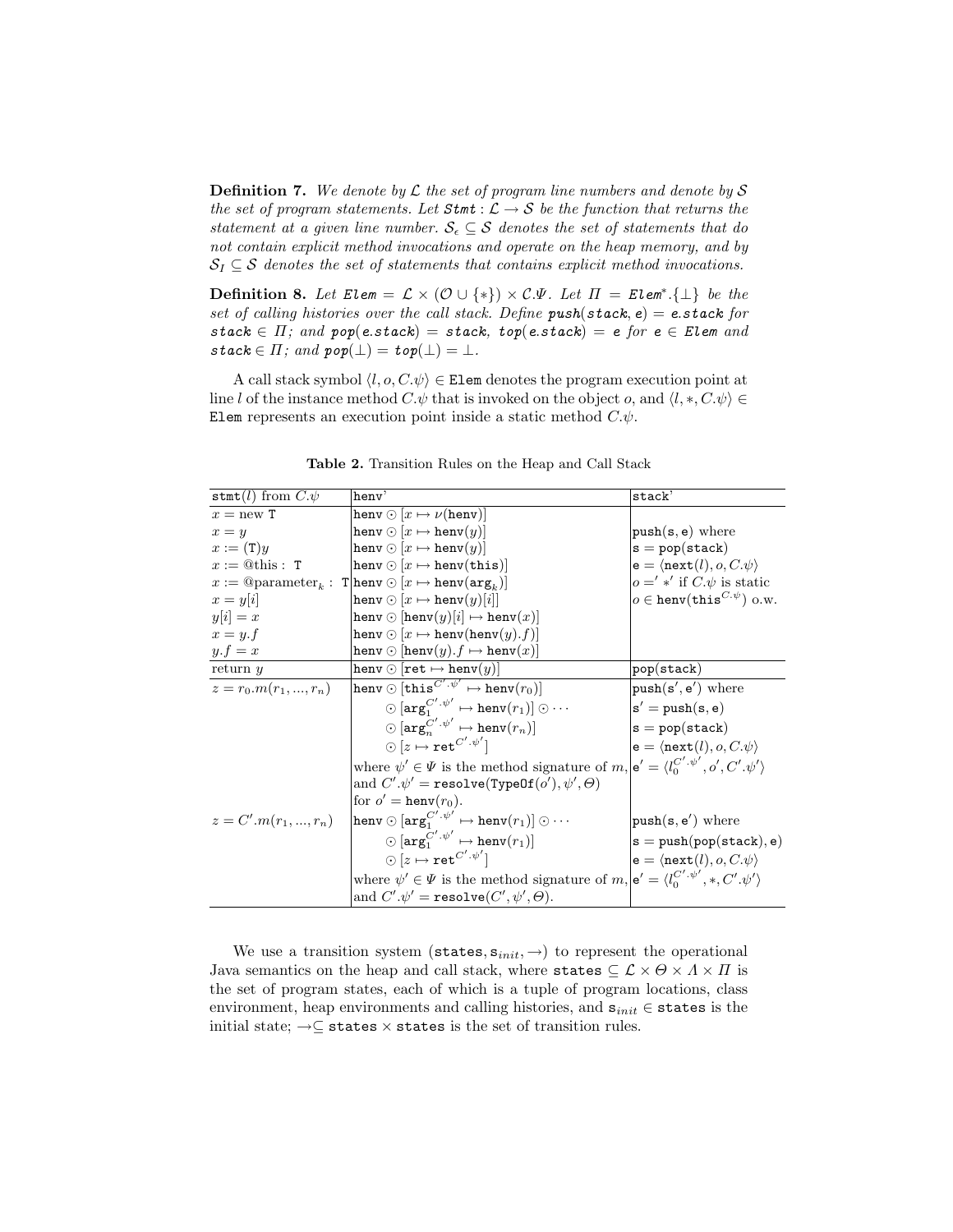As far as single-threaded Java programs are concerned, the next program location after each execution step at  $l \in \mathcal{L}$  is uniquely determined, and is denoted by  $\texttt{next}(l)$ . As given in Table 2, for the program execution of the statement stmt(l) at  $l \in \mathcal{L}$  from the method  $C.\psi$ , the transition rule is  $\langle l, \Theta \rangle$ , henv, stack)  $\rightarrow \langle \texttt{next}(l), \Theta, \texttt{henv}', \texttt{stack}' \rangle$ . Here,  $\nu$  is a function that generates a fresh heap object. this,  $\arg_k$  and ret are fresh variables to denote the *this* reference of a class instance, the  $k^{th}$  method argument, and the return variable, respectively. TypeOf:  $\mathcal{O} \to \mathcal{C}$  is the function that returns the runtime type of a heap object. **resolve** :  $C \times \Psi \times \Theta \to C.\Psi$  is the function implements how JVM resolves and the method to be invoked at runtime according to its method signature and possible enclosing class.  $l_0^{C',\psi'}$  refers to the entry point of the method  $C',\psi'.$ 

#### 3.2 Abstraction

We apply the following abstractions to abstract away various sources of infinities.

- A unique abstract heap object models concrete heap objects created at the same allocation site (a.k.a., the context-insensitive heap abstraction). Thus, the number of abstract heap objects are syntactically bounded to be finite. An abstract heap object is a pair of its *allocation site* and *runtime type*.
- The indices of arrays are ignored, such that members of an array are not distinguished. We denote by  $\llbracket o \rrbracket$  the unique representative for all members of the array instance  $o \in \mathcal{O}$ . After abstracting the set of heap objects to be finite, the nesting of array and field reference become finite correspondingly.

**Definition 9.** The set of abstract heap objects is  $\mathcal{O}b\mathbf{i} = (\mathcal{L} \cup \{\_ \}) \times \mathcal{C}$ , where is a fresh symbol for indicating nowhere. Let  $TypeOf: Ob \to \mathcal{C}$  be the function returns the second projection of an abstract heap object.

**Definition 10.** Let  $\text{RetPoint} \subseteq \mathcal{L} \times \mathcal{C} \Psi$  be the set of return points for method invocations. Define abstractions  $\alpha_t : \text{Elem} \to \{-\} \times \mathcal{C}.\Psi$ ,  $\alpha_r : \text{Elem} \to \text{RetPoint}$ , and  $\alpha_o : \text{Element} \rightarrow \text{Obj} \times \text{C}.\Psi$  such that, for  $\langle l, o, C.\psi \rangle \in \text{Element}$ ,

- $\alpha_t(\langle l, o, C.\psi \rangle) = (0, C.\psi),$
- $\alpha_r(\langle l, o, C.\psi \rangle) = (l, C.\psi), \text{ and}$
- $\alpha_o(\langle l, o, C.\psi \rangle) = (o, C.\psi).$

 $\alpha_r$  and  $\alpha_o$  are extended to the call stack in an element-wise manner.

**Definition 11.** Let  $\mathbb{C} = (\{\_ \} \times (\mathcal{C}.\Psi))$ . RetPoint<sup>\*</sup> be the set of abstract calling contexts. Define a calling context abstraction  $\alpha : \Pi \to \mathbb{C}$  such that  $\alpha(\bot) = \epsilon$  and  $\alpha$ (e.stack) =  $\alpha_t$ (e). $\alpha_r$ (stack) for e  $\in$  Elem, and stack  $\in \Pi$ .

By Def. 10,  $\alpha_t$  abstracts the topmost stack symbol for flow-insensitivity.  $\alpha_r$ abstracts the return points of method invocations, which results in calling contexts in terms of call site strings. Our choice of  $\alpha_r$  indicates, method invocations to the same method from different places of the same caller is still distinguished. An alternative of  $\alpha_r$  is  $\alpha_o$ , which abstracts calling contexts as sequences of heap objects on which methods are invoked, also known as object-sensitivity [9].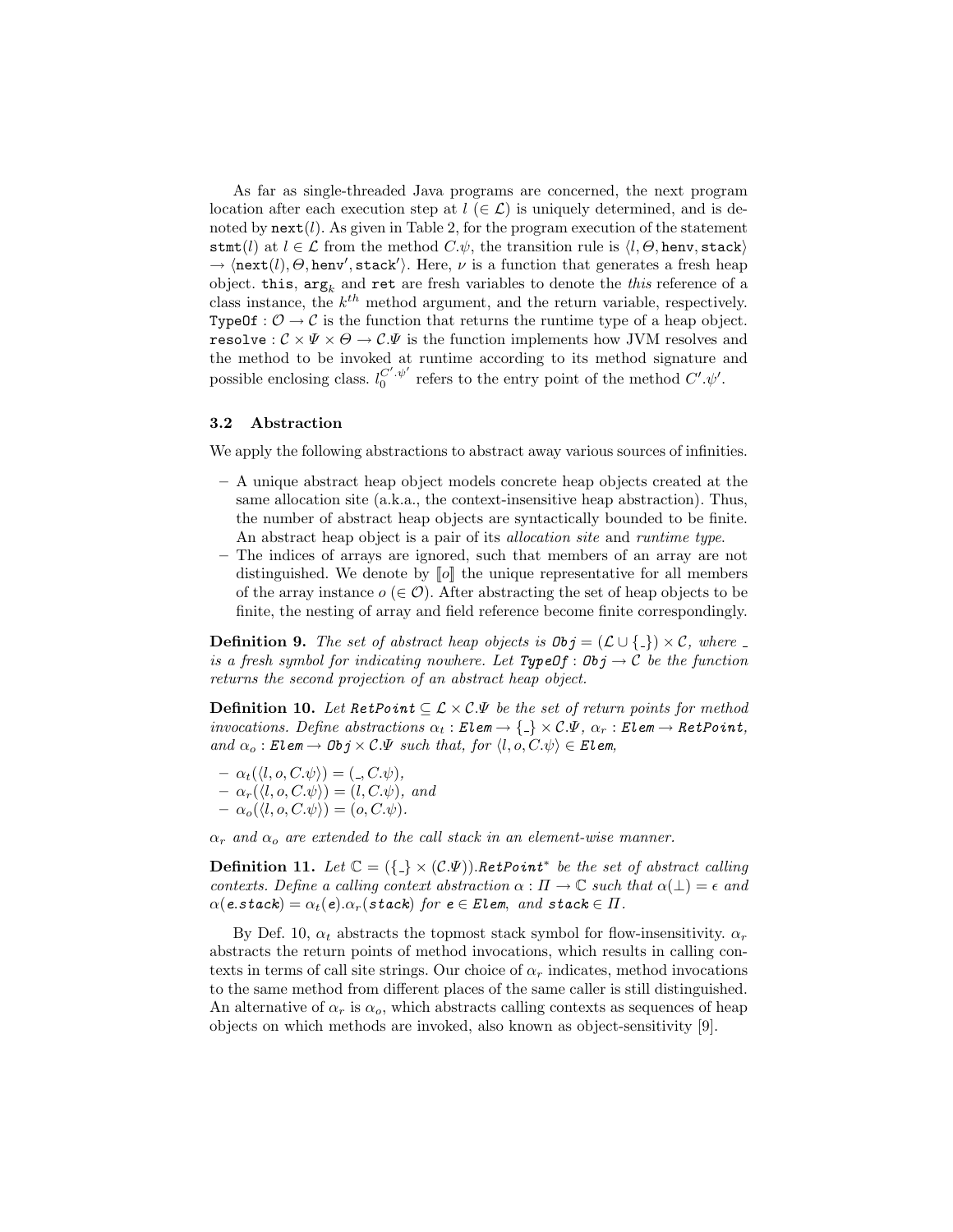**Definition 12.** We denote by Ref the set of abstract reference variables, and by  $cc(v)$  all possible abstract calling contexts for a reference variable  $v \in \text{Ref.}$ 

Note that,  $cc(v)$  are exactly all possible calling contexts for the method which v belongs to, and  $cc(v)$  is automatically computed as the set of reachable regular configurations during model checking (Section 4).

**Definition 13.** Let  $\mathbf{R} : \text{Re} f \times \mathbb{C} \rightarrow \mathcal{P}(\mathbb{O} \text{b} \text{ j})$  be the function that stores the pointsto relation, where P denotes the powerset operator.  $\mathbf{R} \downarrow_V : V \times \mathbb{C} \to \mathcal{P}(\mathbf{Ob} \mathbf{i})$  is the restriction of **R** to  $V \subseteq$  **Ref.** Define  $\ominus : \mathbf{R} \times \mathbf{R} \to \mathbf{R}$ , such that for any  $r \in \text{Ref and } cc \in \mathbb{C}, (\mathbf{R}_1 \odot \mathbf{R}_2)(r, cc) = \mathbf{R}_1(r, cc) \setminus \mathbf{R}_2(r, cc).$ 

# 4 Detecting Points-to Information by Model Checking

This section presents, given points-to information and a call graph, how to detect new points-to information and enlarge a call graph in a context/field-sensitive and flow-insensitive way.

**Definition 14.**  $\mathcal{G} = (M, E)$  is a call graph of a program if  $M \subseteq \mathcal{C}.\Psi$  and  $E \subseteq$  $M \times \mathcal{L} \times M$ . An element in **E** is called a call edge.

We call  $P \subseteq C.\Psi$  a program coverage, and denote the program coverage consisting of enclosing methods of program entries by  $P_0$ .

Definition 15. Let Henv, sp be fresh symbols. Define a weighted pointer assignment graph (WPAG)  $G = (N, L, \leadsto, n_0)$ , where  $N \subseteq (\text{Ref} \cup {\text{Henv}}) \times (\mathcal{C} \Psi \cup$ RetPoint) is the set of nodes,  $L \subseteq {\lambda x.\{o\} \mid o \in \mathcal{O}bj} \cup {\lambda x.x}$  is the set of labels,  $\leadsto \subseteq N \times L \times N$  is the set of edges, and  $n_0 = ($ **Henv**,  $sp) \in N$  is the root.

A WPAG G is a directed labeled graph to represent data flow of heap objects. Henv and sp indicate the program environment that provides new abstract heap objects and program inputs, and the dummy program entry, respectively. The first projection of N represents abstract references, and the second projection represents their program scopes. Edges of G are classified into inter-edges  $(\leadsto_i,$ defined in Table 3) and intra-edges  $(\leadsto_c, \leadsto_r, \leadsto_t,$  defined in Table 4). An edge  $(v, m) \rightsquigarrow (v', m')$  is denoted by

> $\begin{cases} \n\leadsto_i & \text{if } m = m' \in \mathcal{C}.\Psi \\ \n\leadsto_c & \text{if } m \neq m' \text{ and } m, m' \in \mathcal{C}.\Psi \n\end{cases}\n\begin{cases} \n\leadsto_r & \text{if } m' \in \text{RetPoint} \\ \n\leadsto_t & \text{if } m \in \text{RetPoint} \n\end{cases}$  $\rightsquigarrow_t$  if  $m \in \texttt{RetPoint}$

The procedure of finding new points-to information consists of the following steps. Step 1 builds intra-edges of a WPAG G given R. Step 2 builds inter-edges of G given E. During Step 2, the set of return points associated with each method invocation is recorded as a mapping  $\mathbb{M}$  : $\rightsquigarrow_c \rightarrow \mathcal{P}(\text{RetPoint})$ . Initially,  $\mathbb M$  is the constant function to the empty set. Step 3 encodes  $G$  as a WPDS  $W$  and detects new points-to information, denoted by  $\mathbf{R}$ , by model checking.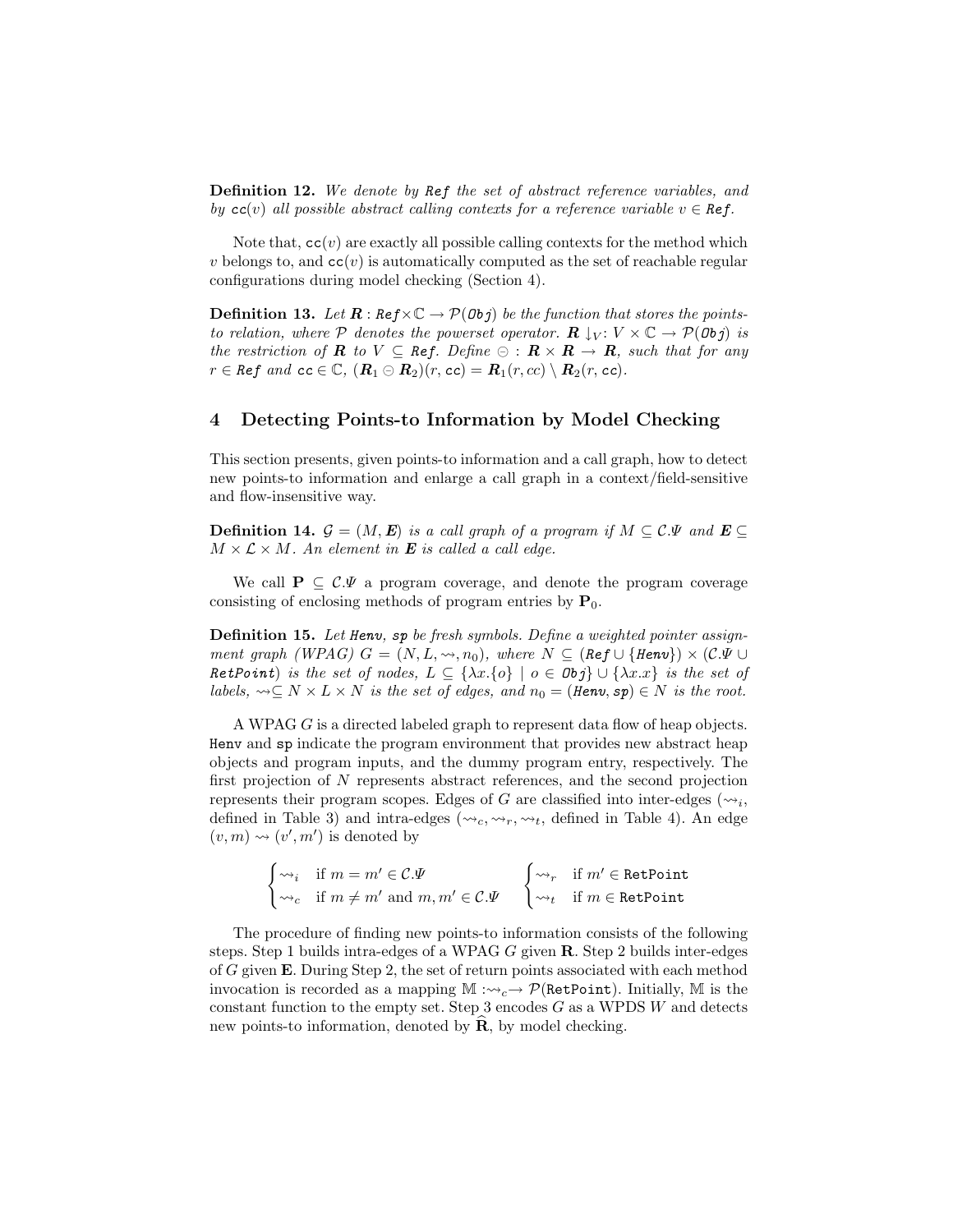$\mathcal{A}[\![x=\text{new T}]\!] = \{(\text{Henv},C.\psi) \stackrel{\lambda x. \{\{l, T\}\}}{\leadsto_i} (x,C.\psi)\}$  $\mathcal{A}[\![x = y]\!] = \{(y, C.\psi) \rightsquigarrow_i (x, C.\psi)\}$  $\mathcal{A}[\![x := (\mathsf{T})y]\!] = \{(y, C.\psi) \rightsquigarrow_i (x, C.\psi)\}$  $\mathcal{A}[\![x := \text{@this} : \mathbf{T}]\!] = \{(\text{this}, C.\psi) \leadsto_i (x, C.\psi)\} \cup A_e$ where  $A_e = \{(\text{Henry, } C.\psi) \xrightarrow{\lambda x. \{(-,T)\}} (\text{this}, C.\psi) \}$  if  $C.\psi \in \mathbf{P}_0$  and  $A_e = \emptyset$  otherwise  $\mathcal{A}[\![x := \mathbb{Q}]\text{parameter}_k: \ \mathbf{T}]\!] = \{(\mathbf{arg}_k, C.\psi) \leadsto i(x, C.\psi)\} \cup A_p$ where  $A_p = \{(\text{Henry, } C.\psi) \xrightarrow{\lambda x.\{(.,\mathsf{T})\}} (\text{arg}_k, C.\psi) \}$  if  $C.\psi \in \mathbf{P}_0$  and  $A_p = \emptyset$  otherwise A[[return  $x$ ] = { $(x, C.\psi) \rightsquigarrow_i (\text{ret}, C.\psi)$ }  $\mathcal{A}[\![x = y[i]]\!] = \{([\![o]\!], C.\psi) \leadsto_i (x, C.\psi) \mid o \in \mathbf{R}(y, \mathsf{cc}(y))\} \cup A_g$  $\mathcal{A}\llbracket y[i] = x \rrbracket = \{(x, C.\psi) \leadsto_i ([\![o]\!], C.\psi) \mid o \in \mathbf{R}(y, \mathsf{cc}(y))\} \cup A_g$ where  $A_g = \{(\text{Henv}, C.\psi) \stackrel{\lambda x.s}{\leadsto i} ([0], C.\psi) \mid o \in \mathbf{R}(y, \text{cc}(y)), s = \mathbf{R}([0], \text{cc}([0]))\}$  $\mathcal{A}\llbracket x = y.f \rrbracket = \{ (o.f, C.\psi) \leadsto_i (x, C.\psi) \mid o \in \mathbf{R}(y, \mathsf{cc}(y)) \} \cup A_f$  $\mathcal{A}[\![y.f = x]\!] = \{(x, C.\psi) \leadsto_i (o.f, C.\psi) \mid o \in \mathbf{R}(y, \mathsf{cc}(y))\} \cup A_f$ where  $A_f = \{(\text{Henry, } C.\psi) \stackrel{\lambda x.s}{\leadsto i} (o.f, C.\psi) \mid o \in \mathbf{R}(y, \text{cc}(y)), s = \mathbf{R}(o.f, \text{cc}(o.f))\}$ 

#### Step 1: Building Intra-procedural Data Flows

Table 3 gives rules that translate statements from  $\mathcal{S}_{\epsilon}$  at line  $l(\in \mathcal{L})$  of the method  $C.\psi$  to intra-edges of G, denoted by  $\mathcal{A}[\mathcal{L}] : \mathcal{S}_{\epsilon} \to \mathcal{P}(\rightsquigarrow_i)$ . For simplicity, we omit a weight associated to  $\rightsquigarrow$  if it is  $\lambda x.x$ . Our modeling is featured as follows.

- In contrast to cloning-based approach, there is the unique abstract reference of each local reference variable. Global references are cloned only for methods inside which they are referred.
- Instead of passing global variables explicitly as parameters along procedure calls and returns, the heap memory is modelled with the global data structure **R** and provides global references with *cached data flows* (i.e.,  $A_q$ ,  $A_f$ ) when they are locally referred (only necessary for field read).

#### Step 2: Building Inter-procedural Data Flows

Table 4 gives rules that translate statements from  $S_I$  that contains explicit method invocations to inter-edges of G, denoted by  $\mathcal{A}[\![.]\!] : \mathcal{S}_I \longrightarrow \rightarrow_c \cup \rightsquigarrow_r \cup \rightsquigarrow_t$ where  $A_c$  denotes call edges,  $A_r$  denotes return edges, and  $A_t$  denotes data flows from return points to the calling procedure. Note that, Henv as the program environment is explicitly passed as a parameter among calls and returns. During generation of inter edges, the mapping M is updated with newly produced return points. The translation rules for static method invocations can be defined similarly. Finally, new edges  $\{n_0 \leadsto (\text{Henv}, C.\psi) \mid n_0 = (\text{Henv}, \text{sp}), C.\psi \in \mathbf{P}_0\}$ are added to G that lead from the dummy root node  $n_0$  to the program entries.

#### Step 3: Building the WPDS W from G and Model Checking

**Definition 16.** Let  $D_1 = \{\lambda x. s \mid s \in \mathcal{P}(\mathbb{O}b_j)\}\$  and  $D_2 = \{\lambda x. x \cup s \mid s \in \mathbb{O}\}\$  $P(\mathsf{Ob}\,\eta)$ . Define a bounded idempotent semiring  $S = (D, \oplus, \otimes, \mathbf{0}, \mathbf{1})$ , such that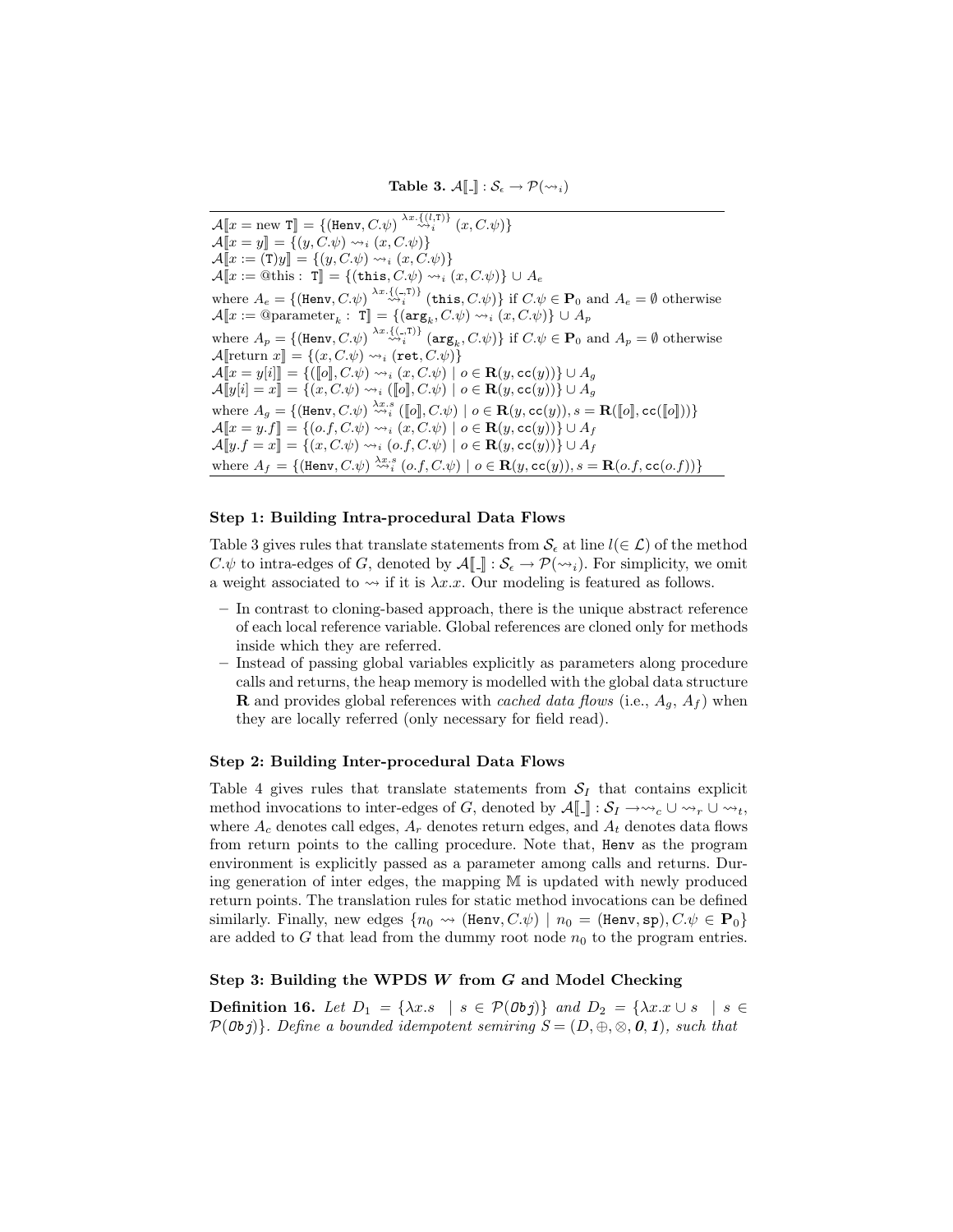$\overline{\mathcal{A}[[z] = r_0.f(r_1,...,r_n)]} = A_c \cup A_r \cup A_t$ where  $A_c = \{(r_0, C.\psi) \leadsto_c (\texttt{this}^{C', \psi'}, C'.\psi')\} \cup \{(\texttt{Henry}, C.\psi) \leadsto_c (\texttt{Henry}, C'.\psi')\}$  $\cup\ \bigcup_{r_i\in \mathtt{Ref}}\{(r_i,C.\psi) \leadsto_c (\mathtt{arg}_i{}^{C',\psi'},C'.\psi')\}$  $A_r = \{(\texttt{ret}^{C',\psi'},C'.\psi') \leadsto_r (\texttt{ret}^{C',\psi'},\texttt{rp})\} \cup \{(\texttt{Henv},C'.\psi') \leadsto_r (\texttt{Henv},\texttt{rp})\}$  $A_t = \{(\texttt{ret}^{C', \psi'}, \texttt{rp}) \leadsto_t (z, C.\psi)\} \cup \{(\texttt{Henv}, \texttt{rp}) \leadsto_t (\texttt{Henv}, C.\psi)\}$  $\psi'$  is the method signature of the method f, and  $(C.\psi, l, C'.\psi') \in \mathbf{E}$ , and  $\mathbf{rp} = (l, C.\psi)$ , and for all  $r \in A_c$ ,  $\mathbb{M}(r) = \mathbb{M}(r) \cup \{rp\}$ 

- The weighted domain D = D<sub>1</sub> ∪ D<sub>2</sub> ∪ {0}, and **1** =  $\lambda x.x$ ;
- $d_1 ⊗ d_2 = d_1 ⊕ d_2 = \lambda x. d_1(x) ∪ d_2(x) for d_1, d_2 ∈ D \setminus \{0\}$
- $-d \otimes 0 = 0 \otimes d = 0$  for  $d \in D$ ;

It is easy to see that both the distributivity of  $\otimes$  over  $\oplus$  and the associativity of ⊗ hold.  $D_1$  consists of constant functions, and  $\lambda x.s \in D_1$  is that a reference points to the set of abstract heap objects s; and  $\lambda x.x\cup s \in D_2$  is that a reference may keep unchanged along a path and be updated to point to s along another.

Given a WPAG G from Definition 15, a WPDS  $W = (P, S, f)$  with  $P =$  $(Q, \Gamma, \Delta, q_0, w_0)$  is encoded G as follows,

- The set of control locations Q is the first projection of N, i.e., Ref∪{Henv};
- The stack alphabet  $\Gamma$  is the second projection of N, i.e.,  $\mathcal{C}.\Psi \cup \text{RetPoint}$ ;
- $S$  is from Definition 16;
- $q_0$  = Henv and  $w_0$  = sp;

- For each edge r represented as  $(v_1, m_1) \stackrel{l}{\rightsquigarrow} (v_2, m_2)$  such that  $f(r) = l$  and

- $\langle v_1, m_1 \rangle \hookrightarrow \langle v_2, m_2 \rangle$  if  $r \in \leadsto_i$  or  $\leadsto_i$ ;
- $\langle v_1, m_1 \rangle \hookrightarrow \langle v_2, m_2 m_r \rangle$  for each  $m_r \in \mathbb{M}(\rightsquigarrow_c)$  if  $r \in \rightsquigarrow_c$ ;
- $\langle v_1, m_1 \rangle \hookrightarrow \langle v_2, \epsilon \rangle$  if  $r \in \leadsto_r$ .

**Definition 17.** Let  $W = (P, S, f)$  be a weighted pushdown system with  $P =$  $(Q, \Gamma, \Delta, q_0, \gamma_0)$ . For any reference  $v \in \text{Ref from the method } C.\psi, \ \hat{\mathbf{R}}(v, \mathbf{cc}(v)) =$  $\widehat{MOP}(c,\langle v, C.\psi \rangle, W)$   $(H_{init}(v))$ , where  $c = \langle q_0, \gamma_0 \rangle$  and  $H_{init}$  denotes the initial abstract heap environment such that  $H_{init}(v) = \emptyset$  for any  $v \in \text{Ref.}$ 

To solve MOVP( $C_s, C_t, W$ ), we (i) first compute gps(c) for each  $c \in C_t$  given  $C_s$ , and then (ii) read out and combine the value of all paths between  $C_s$  and  $C_t$ . We denote by  $H = 2^{|0b_j|}$  the length of the longest descending chain of the weighted domain, and by T the time to perform either  $\otimes$  or  $\oplus$ . In our case, the time required to perform step (ii) can be ignored, and the worst case time complexity of performing step (i) is  $\mathcal{O}(|Q|^2 | \Delta | | \Gamma | H T)$ .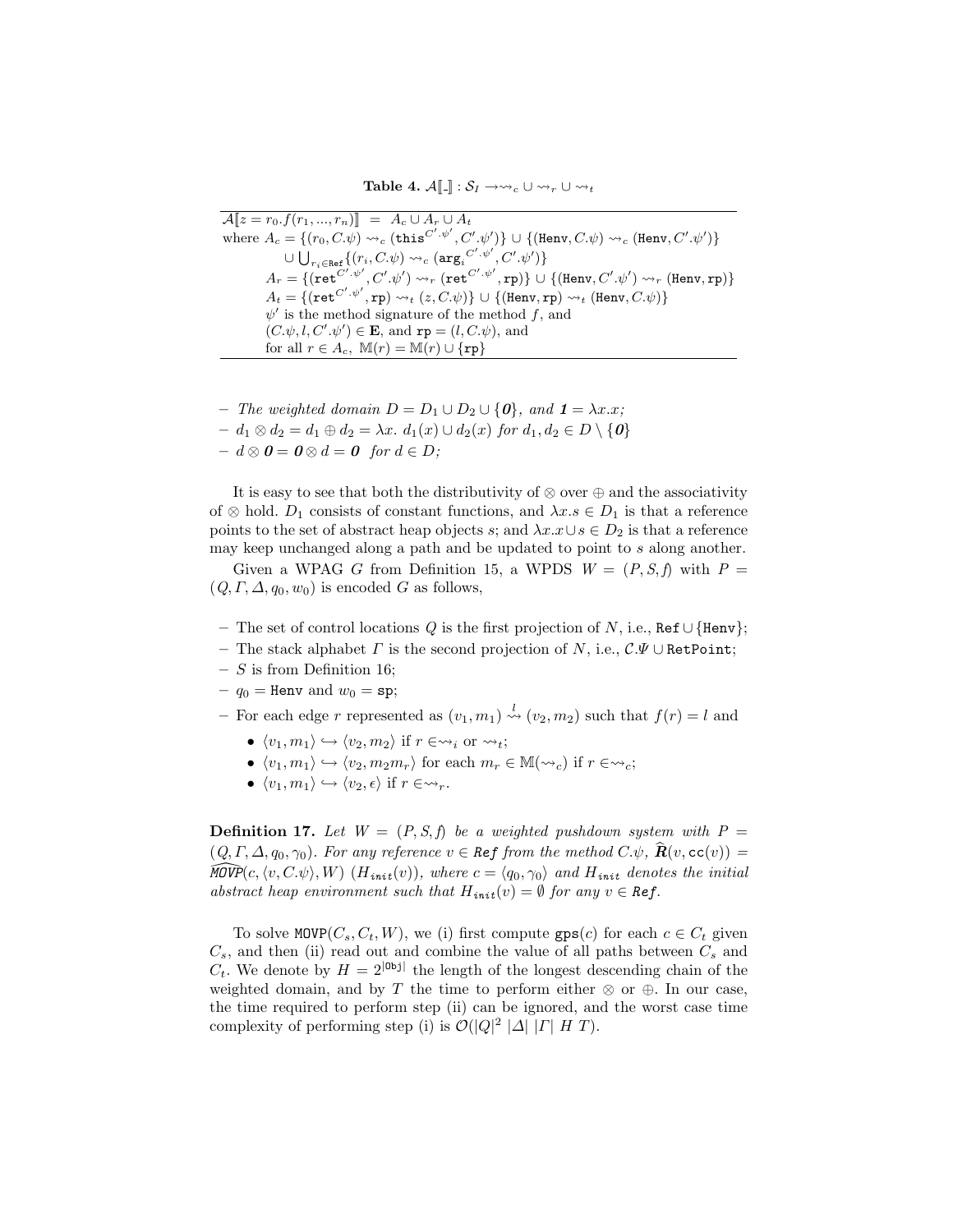# 5 Acceleration by Lightening Iterative Cycles

#### 5.1 A Traditional Iterative Procedure Scheme

Algo. OnTheFlyPTA in Fig. 1 sketches a procedure scheme for on-the-fly Java PTA. It starts with analyzing the program entry points  $P_0$ , and computes the call graph  $E$  and points-to relation  $R$  until convergence. For each iterative cycle,

- FindPointsTo :  $P \times E \times R \rightarrow R$  (line 3) detects points-to information R on the partial program  $\mathbf{P}$ , according to updated information in the previous iteration. The updated points-to information  $\Delta \mathbf{R}$  is derived at line 4.
- FindCallEdges:  $P \times R \times \Theta \rightarrow E$  (line 5) resolves call relation E according to  $\hat{\mathbf{R}}$ , obeying to the standard JVM semantics. The updated call relation  $\Delta E$  is derived at line 6.
- TakeReachables :  $E \rightarrow P$  (line 8) returns the set of methods (reachable from program entries) to be analyzed in the next iteration. It can be defined as the union of the first and third projection of E.

|       | Algorithm OnTheFlyPTA                                                             |  |  |  |  |  |
|-------|-----------------------------------------------------------------------------------|--|--|--|--|--|
|       | <b>Input:</b> the program entry points $P_0$ and the class environment $\Theta$   |  |  |  |  |  |
|       | <b>Output:</b> $\mathcal{G} = (M, \mathbf{E})$ and <b>R</b>                       |  |  |  |  |  |
|       | 0. $\mathbf{E} := \emptyset; \mathbf{R} := \emptyset; \mathbf{P} := \mathbf{P}_0$ |  |  |  |  |  |
| 1. do |                                                                                   |  |  |  |  |  |
| 2.    | $\hat{\mathbf{R}} =$ FindPointsTo(P, E, R)                                        |  |  |  |  |  |
|       | 3. $\Delta \mathbf{R} := \widehat{\mathbf{R}} \oplus \mathbf{R}$                  |  |  |  |  |  |
| 4.    | $\mathbf{R} := \mathbf{R} \sqcup \Delta \mathbf{R}$                               |  |  |  |  |  |
| 5.    | $\hat{\mathbf{E}} :=$ FindCallEdges(P, R, $\Theta$ )                              |  |  |  |  |  |
| 6.    | $\varDelta \mathbf{E} := \mathbf{\widehat{E}} \setminus \mathbf{E}$               |  |  |  |  |  |
| 7.    | $\mathbf{E} := \mathbf{E} \cup \Delta \mathbf{E}$                                 |  |  |  |  |  |
| 8.    | $\mathbf{P} := \texttt{TakeReachables}(\mathbf{E})$                               |  |  |  |  |  |
| 9.    | while $\Delta E \neq \emptyset$ or $\Delta R \neq \emptyset$                      |  |  |  |  |  |

Fig. 1. A Procedure for On-the-fly Java Points-to Analysis

**Theorem 1.** The algorithm **OnTheFlyPTA** terminates if (i) the domain of  $P$ ,  $E$ and  $\bf R$  are finite, and (ii) each of these functions  $\bf FindPointsTo$ ,  $\bf FindCalLE }$ des and TakeReachables is monotonic wrt the set inclusion on  $P$ ,  $E$  and the elementwise extension on **R** of the set inclusion.

FindPointsTo is the core procedure of PTA for Java. For most cloningbased algorithms, FindPointsTo corresponds to the propagation of points-to sets, which is typically reduced to constraint solving problems. In contrast, we derive the analysis algorithm as model checking problems on WPDSs (Section 4). Since the abstraction given in Section 3.2 is an over approximation, soundness of our analysis is straightforward.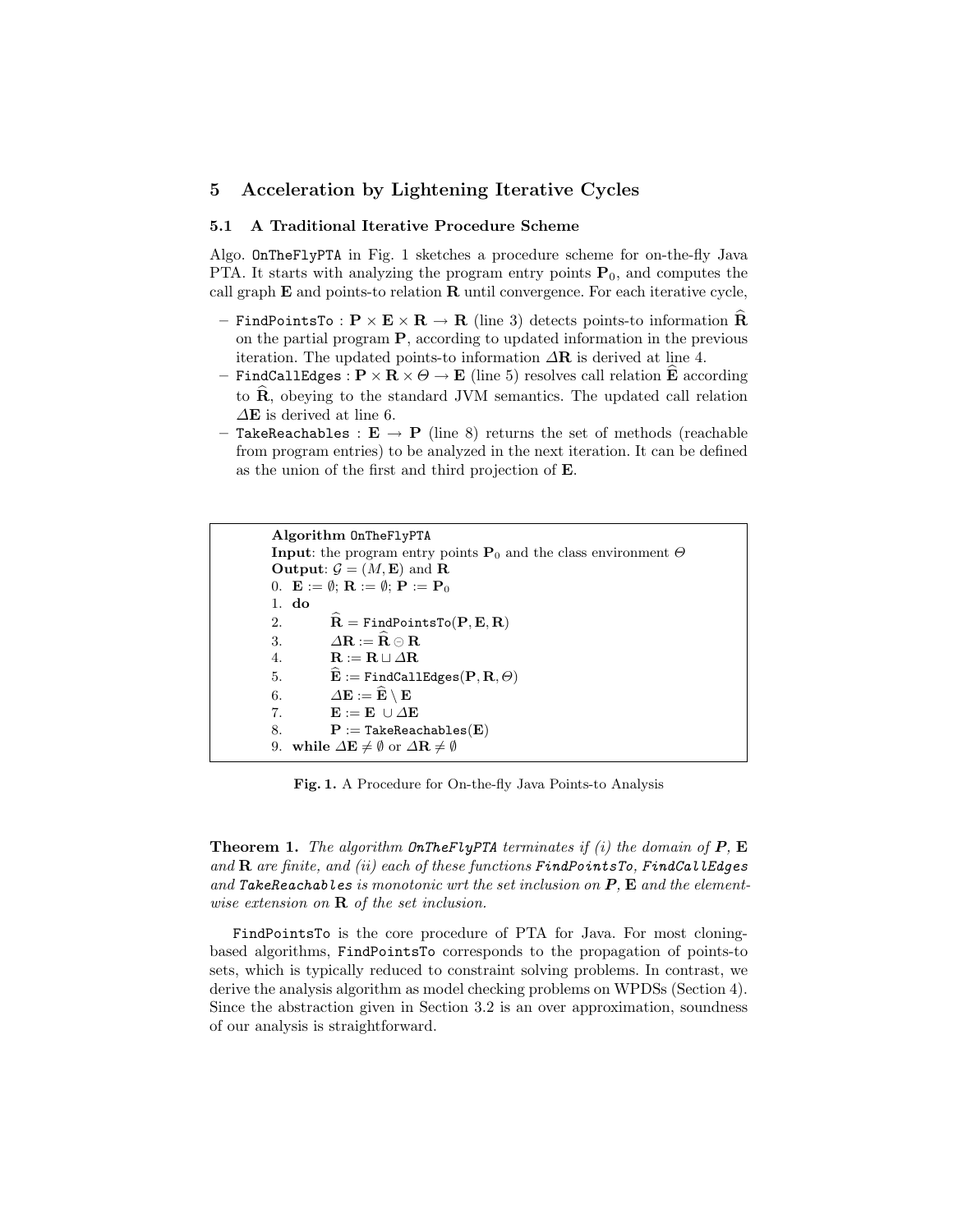#### 5.2 A Two-Staged Iterative Procedure Scheme

For an on-the-fly points-to analysis, the program coverage is enlarged when points-to analysis proceeds. However, we found that only part of the whole program would effectively contribute to the enlargement of the program coverage. To boost on-the-fly PTA, we propose a two-staged iterative procedure, denoted by (LE∘GU)<sup>\*</sup>, which combines two phases of LE (*local exploration*) and GU (*global* update). Generally, an LE iteration localizes the analysis on small parts of the program, which is more likely to enlarge the program coverage, and GU is performed on-demand for guaranteeing completeness. Line 9 switches LE and GU when conditions defined by SwitchCond are satisfied. Otherwise, a GU iteration will be triggered to check sound convergence.



Fig. 2. A Two-Staged Procedure for On-the-fly Java Points-to Analysis

 $\textbf{Definition 18.} \ \textit{SwitchCond}(\varDelta E,\varDelta R) \ = \ (\varDelta E \neq \emptyset) \ \lor \ (\varDelta R \ \downarrow_{\mathit{Ref}_f} \neq \emptyset), \ \textit{where}$  $Ref_f \subseteq Ref$  is the set of base references of instance fields.

Def. 18 means that, an LE is triggered when either new call edges are detected or new global references are found. Both indicates that the underlying model for model checking is extended with new pushdown transitions.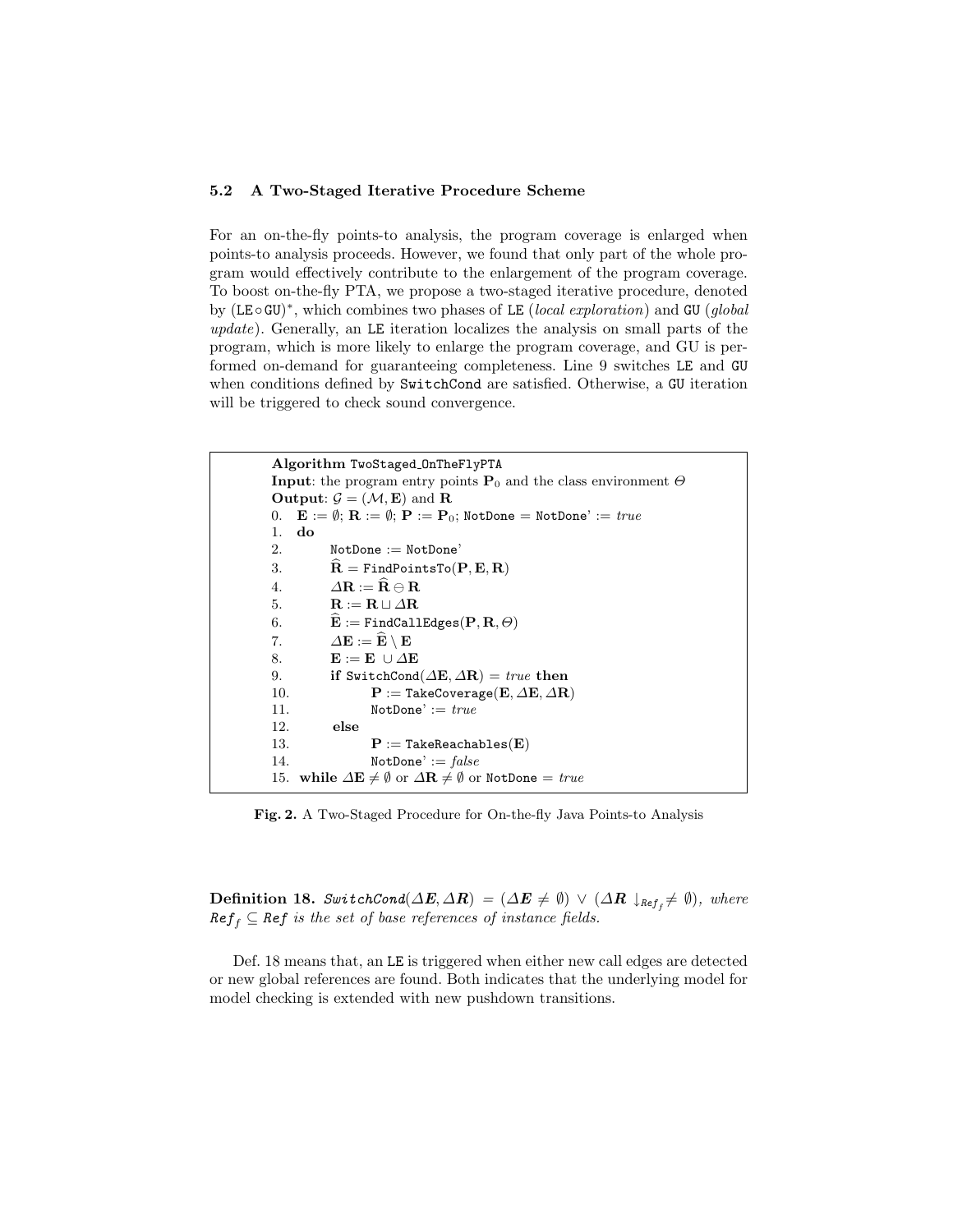Definition 19. TakeCoverage(E,  $\Delta E$ ,  $\Delta R$ ) =  $M_1 \cup M_2 \cup M_3 \cup$ TakeReachables( $\Delta E$ ),

$$
M_1 = \left\{ m'' \mid \frac{\exists m, m' \in C.\Psi \exists l, l' \in \mathcal{L}. (m, l, m') \in \Delta \mathbf{E}, (m, l', m'') \in \mathbf{E},}{and the return type of m'' is a reference type} \right\}
$$
  
\n
$$
M_2 = \left\{ C.\psi \mid v^{C.\psi} \in \mathbf{Ref}_f \text{ and } \Delta \mathbf{R}(v^{C.\psi}, \mathbf{cc}(v^{C.\psi})) \neq \emptyset \right\}
$$
  
\n
$$
M_3 = \left\{ m, C.\psi \mid \Delta \mathbf{R}(ret^{C.\psi}, \mathbf{cc}(ret^{C.\psi})) \neq \emptyset \text{ and } \exists l \in \mathcal{L}. (m, l, C.\psi) \notin \mathbf{E} \right\}
$$

A partial model is taken in the ways defined in TakeCoverage, where  $M_1$  says that, if a new call relation found from  $m$  to  $m'$ , other callees of  $m$  that returns values of reference type are collected.  $M_2$  says that, if the points-to information of base variables of instance fields are updated, their enclosing methods are collected.  $M_3$  says that, if the points-to information of return variables of  $C.\psi$ is updated,  $C.\psi$  and methods that call  $C.\psi$  and are not included in the previous LE are collected. Note that, our choice of TakeCoverage is inspired and decided by empirical studies on practiced Java benchmarks regarding efficiency.

Theorem 2. The algorithm TwoStaged\_OnTheFlyPTA terminates if (i) the domain of  $P$ ,  $E$  and  $R$  are finite, and (ii) each of these functions FindPointsTo, FindCallEdges, TakeCoverage and TakeReachables is monotonic on all arguments from their domains, and (iii)  $S$ witchCond( $\emptyset, \emptyset$ ) = false.

#### 5.3 Adding Summary Transition Rules in LE

As given in Table 5 that extends translation rules Table 5, to make the two-staged iterative procedure work effectively, summary transition rules (i.e.,  $A_c$ ) that carry cached data flows to  $P_E$  (Def. 20) are introduced, when building a WPAG in an LE iteration. Translation rules leading from the dummy root node  $n_0$  to the program entries are lifted to  $\{n_0 \leadsto (\text{Henv}, C.\psi) \mid n_0 = (\text{Henv}, \text{sp}), C.\psi \in \mathbf{P}_E\}.$ 

**Definition 20.** Given a program coverage **P** and the call relation **E**,  $P_E$  =  ${m \in P \mid m' \notin P \text{ if } (m',m) \in E}.$ 

Table 5.  $\mathcal{B}[\mathbb{I}]: \mathcal{S}_{\epsilon} \to \mathcal{P}(\rightsquigarrow_i)$ 

 $\boxed{\mathcal{B}\llbracket x := \text{@this}: \; \texttt{T}\rrbracket = \mathcal{A}\llbracket x := \text{@this}: \; \texttt{T}\rrbracket \cup A_c}$ where  $A_c = \{(\texttt{Henry}, C.\psi) \stackrel{\lambda x.s}{\leadsto i} (\texttt{this}, C.\psi) \mid s = \mathbf{R}(\texttt{this}, \texttt{cc}(\texttt{this}))\}$ if  $C.\psi \in \mathbf{P}_E$  and  $A_c = \emptyset$  otherwise  $\mathcal{B}[\![x := \textcircled{2} \textup{parameter}_k:\; \texttt{T}]\!] = \mathcal{A}[\![x := \textcircled{2} \textup{parameter}_k:\; \texttt{T}]\!] \cup A_c$ where  $A_c = \{(\texttt{Henry}, C.\psi) \stackrel{\lambda x.s}{\leadsto}{}_{i} (\texttt{arg}_k, C.\psi) \mid s = \mathbf{R}(\texttt{arg}_k, \texttt{cc(this)})\}$ if  $C.\psi \in \mathbf{P}_E$  and  $A_c = \emptyset$  otherwise

In sequel, we show that adding summary transitions to arguments (i.e.,  $arg_i$ , this) of methods from  $P_E$  will not cause any loss of precision.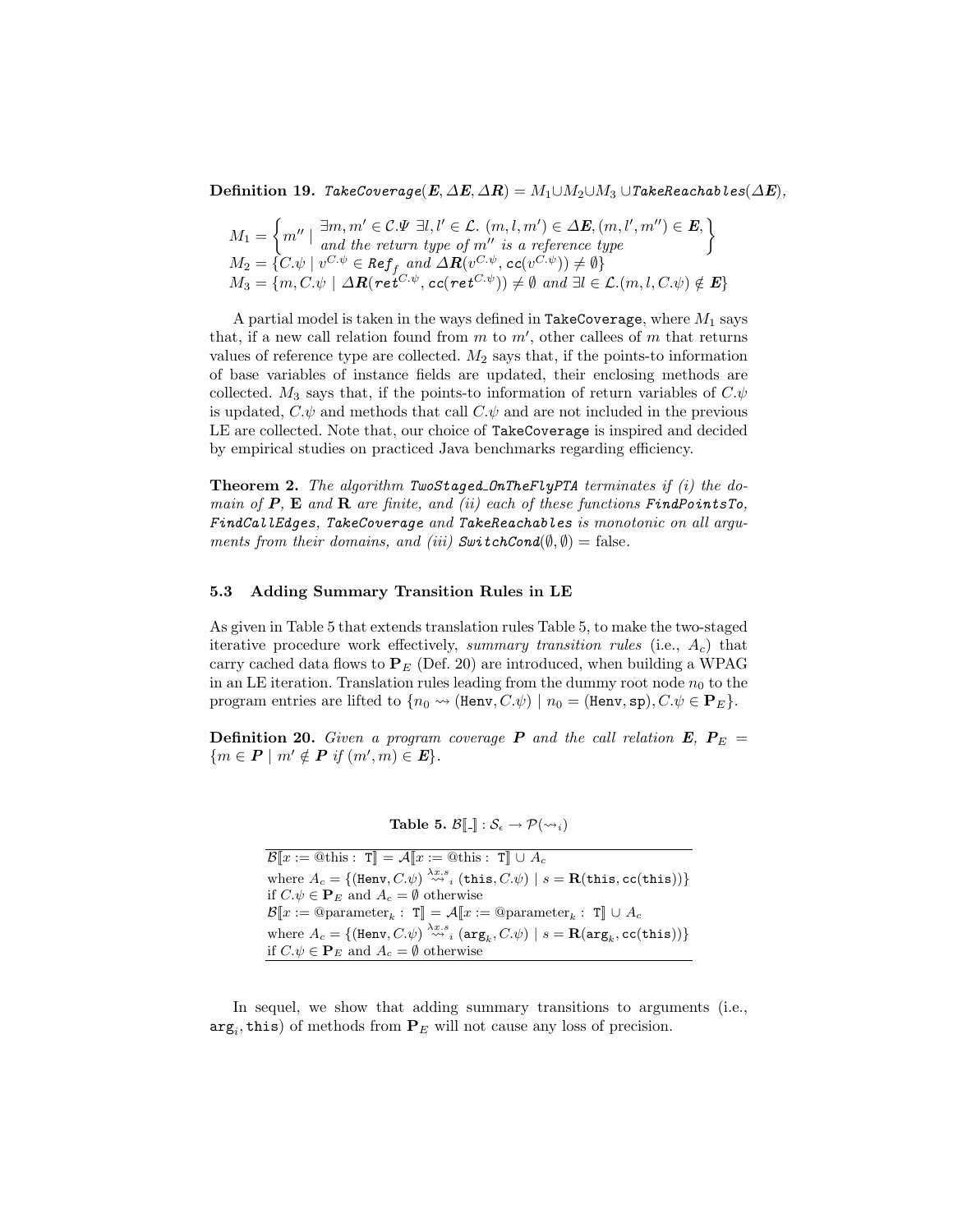**Definition 21.** For a pushdown system  $P = (Q, \Gamma, \Delta, q_0, \omega_0)$ , define  $\geq \subseteq Q \times$  $\Gamma \times Q \times \Gamma$ , such that  $\langle p, \gamma \rangle \subseteq \langle p', \gamma' \rangle$  if there exists  $\langle p, \gamma \rangle \Rightarrow^* \langle p', \gamma' \omega' \rangle$  for some  $\omega' \in \Gamma^*$ . Define  $\subseteq_s \subseteq \subseteq$  such that  $\langle p, \gamma \rangle \subseteq_s \langle p', \gamma' \rangle$  if  $(i) \langle p, \gamma \rangle \subseteq \langle p', \gamma' \rangle$  and (ii) for each  $\omega \in \Gamma^*$  and all transition sequence of  $\sigma : \langle p, \gamma \omega \rangle \Rightarrow^* \langle p', \gamma' \omega' \omega \rangle$  for some  $\omega' \in \Gamma^*$ , and any  $\langle p'', \omega'' \rangle$  appearing in  $\sigma$  satisfies  $|w''| > |w|$ .  $\langle p, \gamma \rangle$  is a dominator of  $\langle p', \gamma' \rangle$  if  $\langle p, \gamma \rangle \geq_s \langle p', \gamma' \rangle$ .

**Definition 22.** Let  $W = (P, S, f)$  be a WPDS with  $P = (Q, \Gamma, \Delta, q_0, \gamma_0)$ . For  $p \in Q, \gamma \in \Gamma$ ,  $\{\langle p_i, \gamma_i \rangle \mid 0 \le i \le k\}$  is a **dominator set** of  $\langle p, \gamma \rangle$  if (1), for each i with  $0 \leq i \leq k$ ,  $\langle p_i, \gamma_i \rangle \geq_s \langle p, \gamma \rangle$ , and (2), for each transition sequence  $\sigma : \langle q_0, \gamma_0 \rangle \Rightarrow^* \langle p, \gamma w \rangle$  with  $w \in \Gamma^*$ , there uniquely exists  $\langle p_j, \gamma_j \rangle$  such that  $\langle p_j, \gamma_j w' \rangle$  for some  $w' \in \Gamma^*$  appears in  $\sigma$ .

**Lemma 1.** Given a WPDS  $W = (P, S, f)$  where  $P = (Q, \Gamma, \Delta, q_0, \gamma_0)$ . For  $p \in$  $Q, \gamma \in \Gamma$ , let  $\mathbb H$  be a dominator set of  $\langle p, \gamma \rangle$  and let  $c = \langle q_0, \gamma_0 \rangle$ , we have  $\widehat{\textit{MOP}}(c,\langle p,\gamma\rangle,W)=\bigoplus_{\langle p_i,\gamma_i\rangle\in\mathbb{H}}\widehat{\textit{MOP}}(c,\langle p_i,\gamma_i\rangle,W)\otimes\widehat{\textit{MOPP}}(\langle p_i,\gamma_i\rangle,\langle p,\gamma\rangle,W).$ 

Proof. Straightforward by definitions of frontiers and MOVP problems.

By Lemma 1, the computation of MOVP problems can be soundly divided into two independent phases via dominators.

**Definition 23.** Given a WPDS  $W = (P, S, f)$  with  $P = (Q, \Gamma, \Delta, q_0, \gamma_0)$ . For  $p \in Q \setminus \{q_0\}, \gamma \in \Gamma \setminus \{\gamma_0\}, \, \langle p, \gamma \rangle$  is a **frontier** of W if either  $\langle p, \gamma \rangle \geq_s \langle p', \gamma' \rangle$  or  $\langle p, \gamma \rangle \nsubseteq \langle p', \gamma' \rangle$  for any  $p' \in Q, \gamma' \in \Gamma$ . A **frontier set** of W, denoted by  $\mathbb{F}_W$ , is a set of frontiers and  $\langle p, \gamma \rangle \in \mathbb{F}_W$  implies  $\langle p', \gamma' \rangle \notin \mathbb{F}_W$  if  $\langle p, \gamma \rangle \subseteq_s \langle p', \gamma' \rangle$ .

**Theorem 3.** Given a WPDS  $W = (P, S, f)$  with  $P = (Q, \Gamma, \Delta, q_0, \gamma_0)$ . Let  $W' =$  $(P', S, f)$  with  $P' = (Q', \Gamma', \Delta' \cup \delta, q_0, \gamma_0)$ , where  $Q' \subseteq Q$ ,  $\Gamma' \subseteq \Gamma$ ,  $\Delta' \subseteq \Delta$ , and  $\delta = \{r = \langle q_0, \gamma_0 \rangle \hookrightarrow \langle p_i, \gamma_i \rangle, f'(r) = \widehat{\textit{MOVP}}(c, \langle p_i, \gamma_i \rangle, W) \oplus f(r) \mid \langle p_i, \gamma_i \rangle \in \mathbb{F}_{W'}\}.$ For  $p \in Q', \gamma \in \Gamma'$ , let  $c = \langle q_0, \gamma_0 \rangle$ , MOVP $(c, \langle p, \gamma \rangle, W') \sqsupseteq \widetilde{MOP}(c, \langle p, \gamma \rangle, W)$ .

*Proof.* By Definition 23, given  $p \in Q, \gamma \in \Gamma$ , any frontier set  $\mathbb{F}_{W'}$  of W' can be decomposed into disjoint union  $\mathbb{F}_{W'} = F_1 \oplus F_2$ , where  $F_1$  is some collection of dominators of  $\langle p, \gamma \rangle$  and  $F_2 \subseteq \{ \langle p', \gamma' \rangle \mid \widehat{ \text{MOPP}(\langle p', \gamma' \rangle, \langle p, \gamma \rangle, W' \rangle = \mathbf{0} \}.$  The proof is done according to Lemma 1 and the fact that  $F_1$  may not contain a dominator set of  $\langle p, \gamma \rangle$ .

By Theorem 3, the analysis of LEs with introducing summary transition rules will never cause any loss of precision, but can be not complete. The completeness is guaranteed by analysis of GUs.

Note that, the set of arguments  $C_E = \{(\texttt{arg}_k, C.\psi), (\texttt{this}, C.\psi) \mid C.\psi \in \mathbf{P}_E\}$ from  $P_E$  is a witness of the frontier set  $\mathbb{F}_{W}$ , where W' is the WPDS encoded from methods of P augmented with cached transition rules. Recall the example in Table 1, assume the partial model **P** taken in an LE consists of methods  $f_1$ and  $f_2$ . We know  $P_E$  consists of  $f_1$  only by definition. A loss of precision would be incurred, if summary transition rules  $A_c$  are introduced to arguments in  $f_2$ .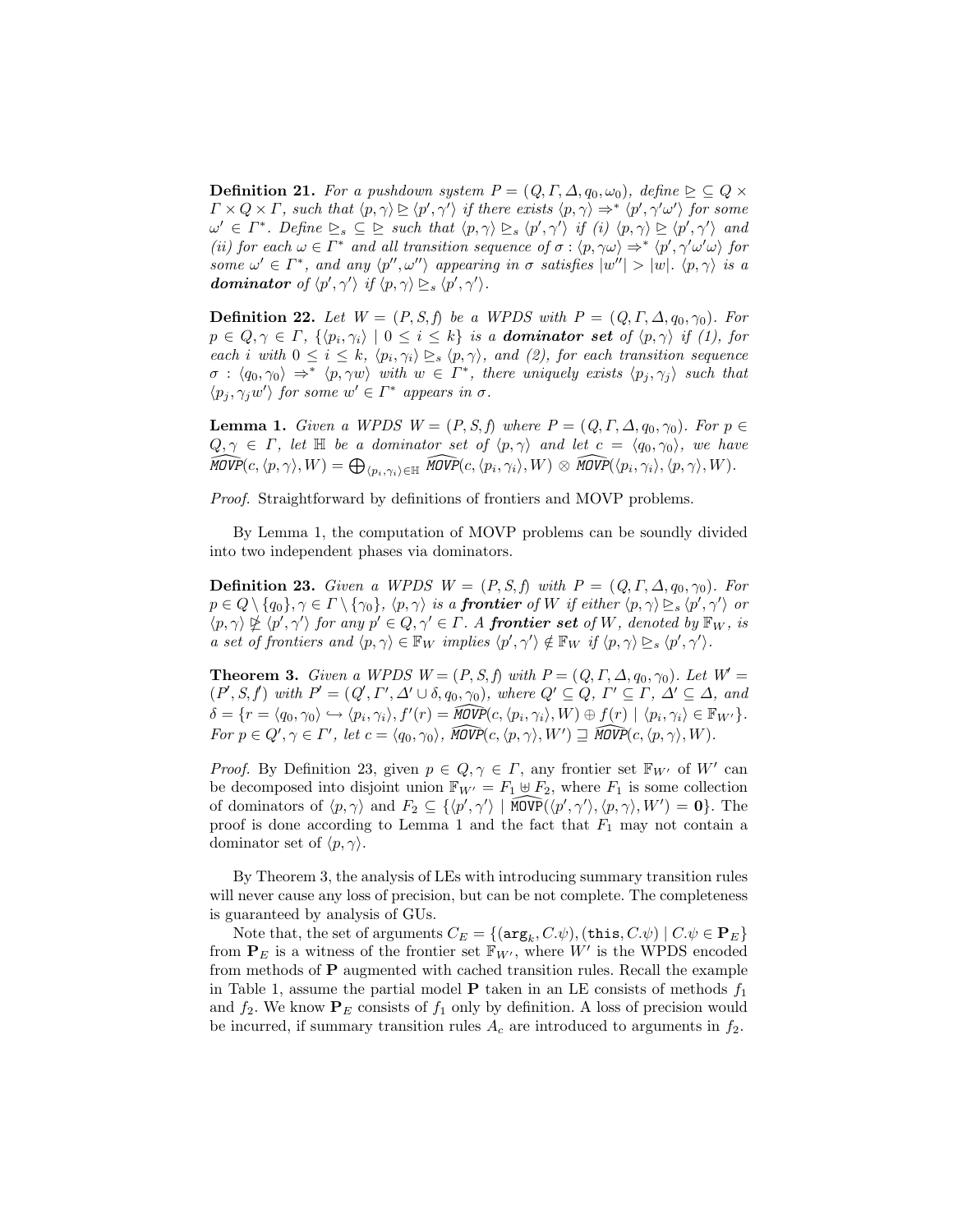## 6 Empirical Studies

We developed our analysis algorithms as a tool named Japot<sup>2</sup>, which exploits Soot2.3.0 [16] for preprocessing from Java programs to Jimple codes, and the Weighted PDS Library as the model checking engine. We perform experiments on Java applications from the Ashes benchmark suite [15] and the influential Da-Capo benchmark suite [2] (Table 6). These applications are de facto benchmarks when investigating Java points-to analysis. We target on the newest version of DaCapo benchmark which requires JDK 1.5 or above, and stable Ashes benchmarks for which JDK 1.3 suffices. In sequel, the performance of Japot is measured by call graph generation in terms of the number of reachable methods, which is given in the " $#$  Reachable Methods" column and these numbers take into account libraries used by each benchmark. Benchmarks on which the back-end model checker runs out of memory are not shown. All experiments were performed on a Mac OS X v.10.5.2 with a Xeon  $2\times2.66$  GHz Dual-Core processor, and 4GB RAM. Only one processor is used in the following experiments.

|           |        |          |                          | Benchmark # Reachable Methods # Statements | # Suite | $#$ JDK                  |
|-----------|--------|----------|--------------------------|--------------------------------------------|---------|--------------------------|
|           | CHA    |          | Japot Prec. <sup>1</sup> | Japot                                      |         |                          |
| soot-c    | 5460   | 5079     | $7\%$                    | 83936                                      |         |                          |
| sablecc-j | 13,055 | 9004     | $31\%$                   | 143140                                     | Ashes   | JDK 1.3.1_01             |
| antlr     | 10,728 | $\times$ |                          |                                            |         |                          |
| bloat     | 12,928 | 11090    | 14\%                     | 194063                                     |         |                          |
| chart     | 30,831 | $\times$ |                          |                                            |         |                          |
| jython    | 14,603 | X        |                          |                                            |         |                          |
| pmd       | 12,485 | $\times$ |                          |                                            | Dacapo  | JDK 1.5.0 <sub>-13</sub> |
| hsqldb    | 9983   | 8394     | $16\%$                   | 142629                                     |         |                          |
| xalan     | 9977   | 8392     | $16\%$                   | 141405                                     |         |                          |
| luindex   | 10,596 | 8961     | 15%                      | 152592                                     |         |                          |
| lusearch  | 11,190 | 9580     | 14\%                     | 163958                                     |         |                          |
| eclipse   | 12,703 | X        |                          |                                            |         |                          |

Table 6. Benchmark Statistics and Call Graph Generation

The sub-column titled CHA gives the number of reachable methods by the CHA (Class Hierarchy Analysis) of Spark in soot-2.3.0. The sub-column titled Japot gives results computed by our context-sensitive PTA and the "# Statements" column gives the number of Jimple statements that Japot analyzed. The "Prec.↑" sub-column shows how much improvement on precision can be obtained by Japot over CHA. Our proposals regarding program modelling alone does not yield high scalability. Applying type filtering on-the-fly as usual and ignoring differences of string constants are also essential to the scalability.

<sup>&</sup>lt;sup>2</sup> As an approximation, return variables from any native methods and reflection calls can point to objects whose type allows, and a throw exception can be handled by any exception handler whose declared type allows as an over-approximation.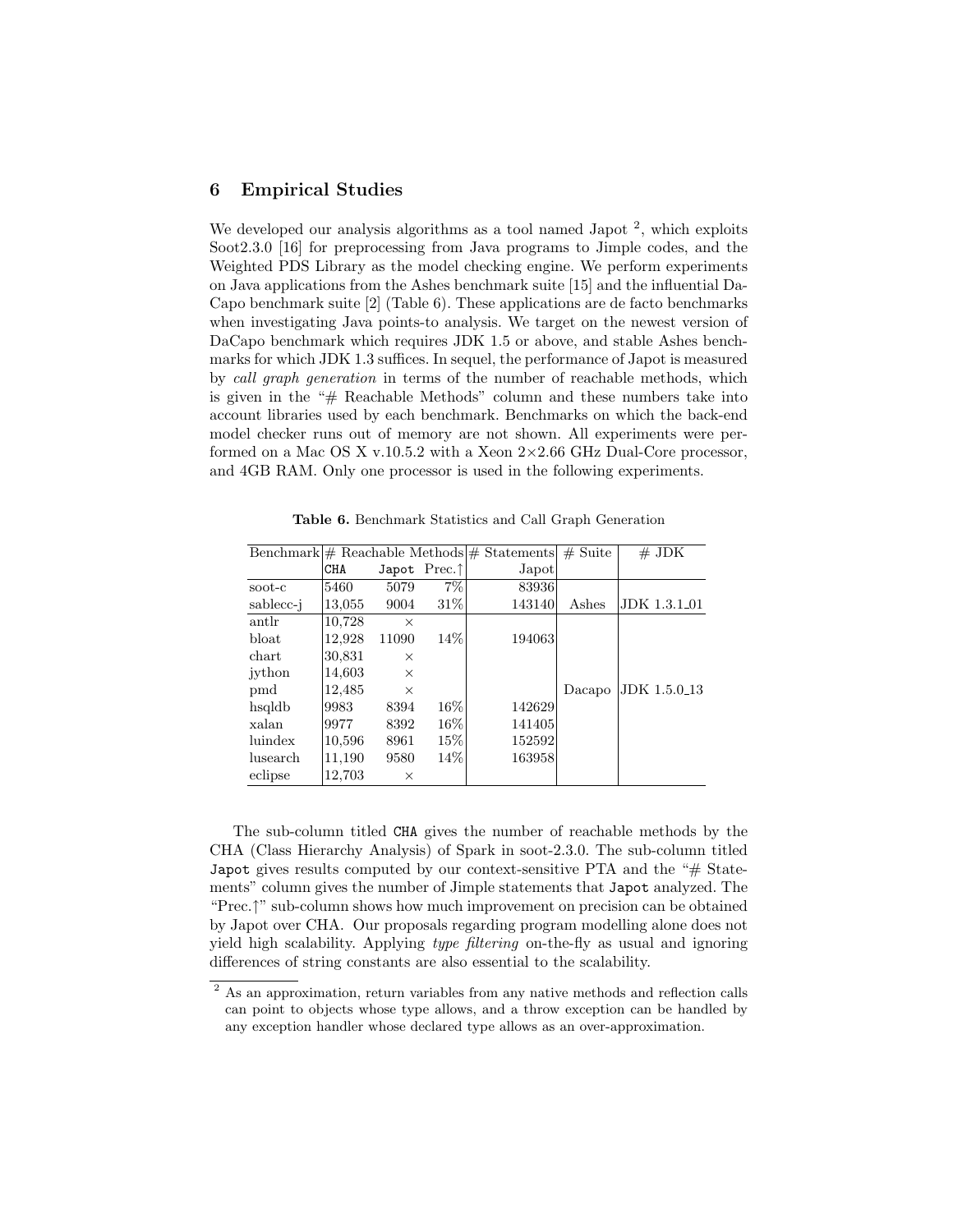|           | Benchmark $\#$ (LE $\circ$ GU) <sup>*</sup> (sec.) $\#$ GU <sup>*</sup> (sec.) $\#$ Acceleration |       |      |
|-----------|--------------------------------------------------------------------------------------------------|-------|------|
|           |                                                                                                  |       |      |
| soot-c    | 656                                                                                              | 1591  | 59%  |
| sablecc-i | 1547                                                                                             | 2785  | 44\% |
| bloat     | 12339                                                                                            | 41434 | 70%  |
| hsqldb    | 1205                                                                                             | 2910  | 59%  |
| xalan     | 1321                                                                                             | 2926  | 55%  |
| luindex   | 1514                                                                                             | 3880  | 61\% |
| lusearch  | 1757                                                                                             | 4057  | 57%  |

Table 7. An Acceleration on Efficiency

 $\frac{1}{2}$  Gu $\frac{1}{2}$   $\frac{1}{2}$   $\frac{1}{2}$   $\frac{1}{2}$   $\frac{1}{2}$   $\frac{1}{2}$   $\frac{1}{2}$   $\frac{1}{2}$   $\frac{1}{2}$   $\frac{1}{2}$   $\frac{1}{2}$   $\frac{1}{2}$   $\frac{1}{2}$   $\frac{1}{2}$   $\frac{1}{2}$   $\frac{1}{2}$   $\frac{1}{2}$   $\frac{1}{2}$   $\frac{1}{2}$   $\frac{1}{2}$   $\frac{1}{2}$ 

∗

We studied the efficiency improvement of  $(LE \circ GU)^*$  over  $GU^*$ , and initial results are given in Table 7<sup>3</sup>. The "# (LE∘GU)<sup>\*"</sup> column and the "# GU<sup>\*"</sup> column gives the time in seconds of performing these iterative schemes respectively. The "# Acceleration" column shows an acceleration in terms of  $\frac{|{\mathsf{GU}}^*| - |({\text{LEoGV}})^*|}{|{\mathsf{GU}}|}$ , which shows that  $(LE \circ GU)^*$  is 2.5X faster in average than  $GU^*$ . We expect novel strategies of taking LEs can improve the practical efficiency even more.

# 7 Related Work

One of the pioneer work is Andersen's PTA for C [1]. It is a subset-based, flowinsensitive analysis encoded as constraint solving problems, such that object allocations and pointer assignments are described by subset constraints, e.g.  $x = y$  induces  $pta(y) \subseteq pta(x)$ . The scalability of Andersen's analysis has been greatly improved by more efficient constraint solvers. Andersen's analysis was introduced to Java by using annotated constraints [12].

The first scalable cloning-based context-sensitive Java PTA is presented in [17], in which programs and analysis problems are encoded as rules in logic program Datalog. Calling contexts are cloned after merging loops as equivalent classes. The BDD (Binary Decision Diagram) based implementation, as well as approximation by collapsing recursions, enable the analysis to scale. As discussed in [6], there are usually rich and large loops within the call graph, and the loss of precision is potentially incurred after approximating recursions.

Reps, et al. present a general framework for program analysis based on CFLreachability [10], in which a PTA for C is shown by formulating pointer assignments as productions of context-free grammars. Inspired by this work, Sridharan, et al. formulated Andersen's analysis for Java [14] as balanced-parentheses problems regarding field read and write. A novel refinement-based analysis [13] is based on context-insensitive analysis and recovers the precision on-demand by removing imprecise propagation of points-to sets as violating a grammar for

<sup>3</sup> Note that,data structures and program states cannot be shared between soot (in Java) and the back-end model checker (in C). These numbers include DISK IO time for exchanging information between these two parts via files.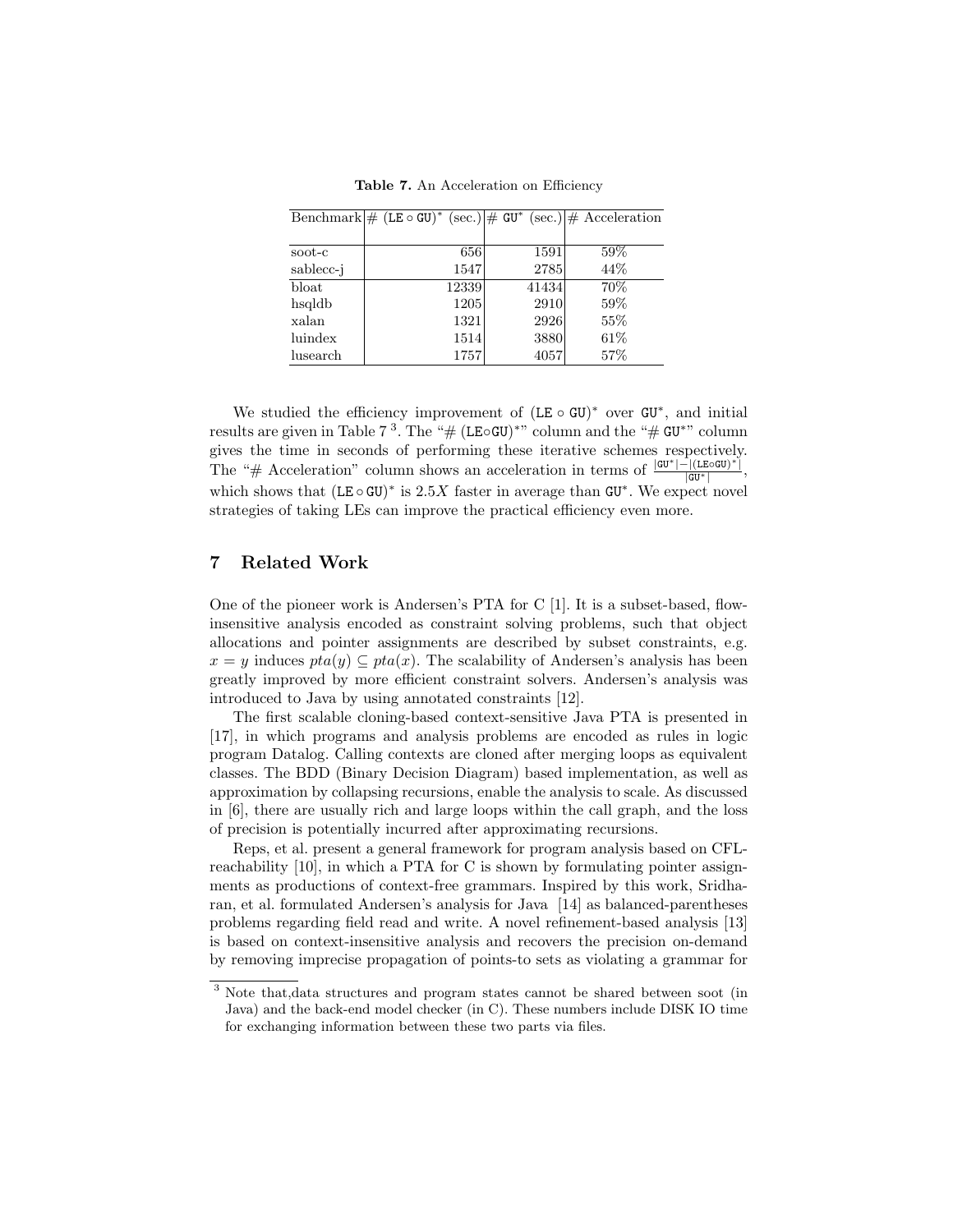balanced parentheses, regarding both heap access and method calls. It shows good precision and scalability with respect to downcast safety analysis.

SPARK<sup>[5]</sup> is a widely-used test-bed for experimenting with Java PTA. It supports both equality and subset-based analysis, provides various algorithms for call graph construction, such as CHA, RTA(Rapid Type Analysis), and on-the-fly algorithms, as well as variations on field-sensitivity. The BDD-based implementation of the subset-based algorithms further improves the efficiency

One stream of research examines calling contexts in terms of sequences of objects on which methods are invoked, called object-sensitivity [9]. Similar to call-site strings based approach, the sequence of receiver objects can be unbounded and demands proper approximations, like k-CFA. [6] indicates that object-sensitivity excels at precision and is more likely to scale. Last but not the least, existing practiced Java PTA as discussed above, are cloning-based for context-sensitivity and have restrictions on handling recursive procedure calls.

In contrast to points-to analysis with call graph constructed on-the-fly, an ahead-of-time points-to analysis is proposed as one run of weighted pushdown model checking [7]. The notion of valid paths are enriched with further obeying to the Java semantics on dynamic dispatch. In particular, invalid control flows that violate Java semantics on dynamic dispatch are detected as those carrying conflicted data flows. The analysis enjoys context-sensitivities regarding both call graph construction and valid paths.

Last but not least, WPDSs are extended to conditional weighted pushdown systems (CWPDSs), by further associating each transition rule with a regular language that specifies conditions under which the transition rule can be applied [8]. There are wider applications of CWPDs when analyzing programs with objected-oriented features, for which WPDSs are not precise enough under a direct application. It is also shown that, the model checking problem on CWPDSs can be reduced to model checking problems on WPDSs.

# 8 Conclusions

We presented a scalable stacking-based context-sensitive points-to analysis for Java. The algorithm is derived as model checking problems on WPDSs, and no restriction is placed on (recursive) procedure calls. A two-staged iterative procedure is further proposed to effectively accelerate the analysis, supported by introducing summary transition rules. Our new iteration schemes shows the potential of an incremental points-to analysis, and we are extending the current setting with performing local explorations only.

# 9 Acknowledgments

This research is supported by STARC (Semiconductor Technology Academic Research Center). We thank Dr. Stefan for help us using the Weighted PDS Library. We also thank anonymous reviewers for their valuable comments.